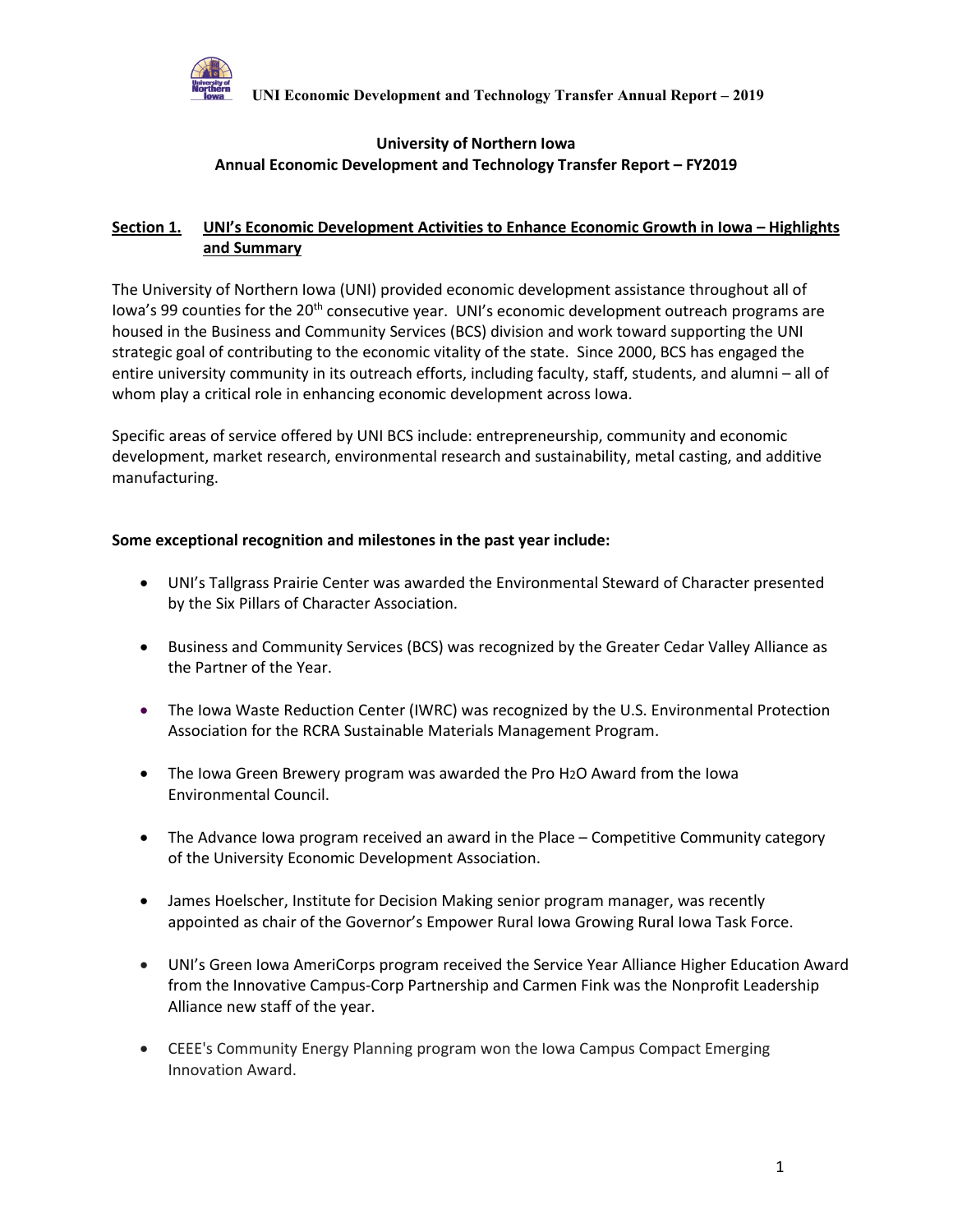

#### **Summary of BCS' key economic development program outcomes for FY2019:**

#### *Overall*

- Provided service in all 99 counties to 3,362 unique business, community, and local government clients and served an additional 63,400 unique visitors to MyEntre.Net/IASourceLink
- Reached more than 351,000 Iowans through BCS programs and projects
- Engaged 161 faculty members and 345 students in the delivery of BCS services, and another 3,430 students were reached by BCS programs
- Leveraged each \$1 invested by the state with \$5 in private grants, fees, or federal funding

#### *Summarized Impacts on the Iowa Economy*

- Incubator graduates have created more than 1,000 jobs over the past several years, with companies such as Virtual Paint, Far Reach Technologies, id8, Discida, Rite Environmental, Braceability, and Red Lab Technologies. Economic modeling conducted by Emsi estimates an economic impact of \$67 million in the past year from start-up and spin-off companies.
- More than \$1 million of 3D printing casting molds and cores have been provided to industry in 2018 and this value represents only 5-10% of the value of the final parts for industry. More than 40 of these companies are based in Iowa.
- Three-fourths of all student entrepreneur graduates remain in business or have remained involved in an entrepreneurial venture
- Military bases and depots saved at least \$500,000 per year in painting and coating costs due to military painter training
- Iowa Workforce Development and the Iowa Economic Development Authority are creating the first statewide laborshed approach with assistance from the Institute for Decision Making's model

#### *Entrepreneurship, Business Incubation and Technology Transfer*

- Provided assistance to 153 second-stage Iowa companies in 72 counties through Advance Iowa, creating 293 jobs
- Increased participation of entrepreneurs in IASourceLink online resources, a joint program between UNI and the Iowa Economic Development Authority (IEDA), to 63,400 user sessions
- Supported 1,060 Iowa businesses with market information by the Business Concierge team
- Served 22 businesses through the new student consulting program
- Attracted 14 new companies to the UNI incubators
- Partnered with the Millrace to increase coworking space and assistance to 32 companies
- Graduated 85 innovators from Center for Business Growth and Innovation (CBGI) incubators during the past decade
- Served 286 new clients through UNI's Small Business Development Center (SBDC)
- Incubated 20 student businesses in the John Pappajohn Entrepreneurial Center's (JPEC) R.J. McElroy Student Business Incubator, and 25 additional student entrepreneurs were served as affiliate members
- Received 11 new intellectual property disclosures from UNI faculty and staff
- Filed 2 patent applications and received 2 patents and approved 2 new license agreements
- Continued to jointly work with the Iowa State University Research Foundation (ISURF) to assess and commercialize intellectual property and submitted a joint patent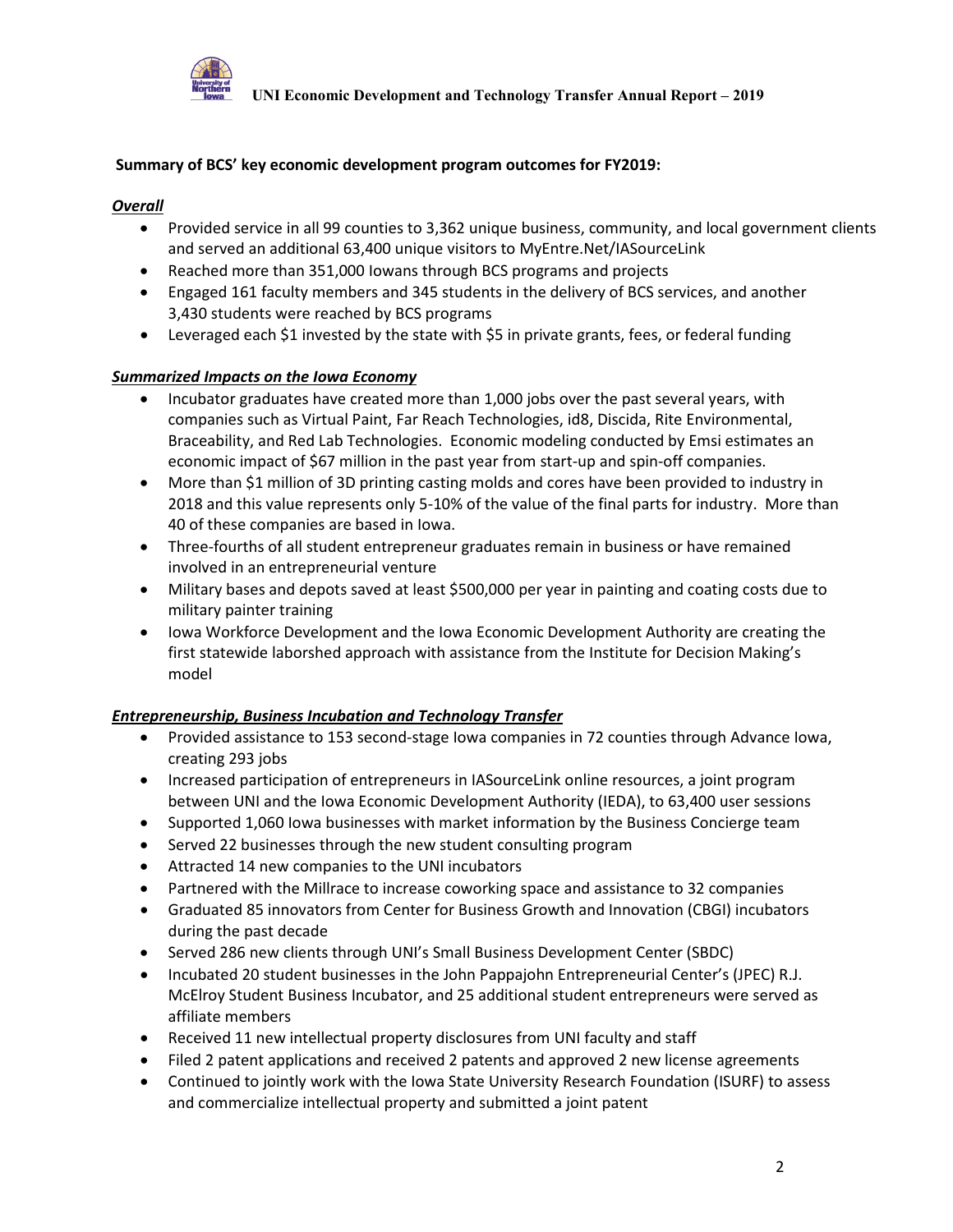

### *Local Economic Development*

- Received new funding from the Economic Development Administration (EDA) University Center program to launch an intrapreneurship and innovation initiative in a 6-county region in Northeast Iowa
- Provided strategic planning and comprehensive technical assistance to 42 community partners and 5 additional regional groups across Iowa through IDM
- Partnered with IEDA and Iowa utility companies to conduct an analysis of statewide existing industry data, which was a collaboration with the Institute for Decision Making (IDM) and Strategic Marketing Services (SMS)
- Expanded the market for economic development training to include a 6-state region through the IDM-led Heartland Economic Development Course and achieved enrollment of 85 entry-level economic developers
- Created an average of approximately 1,500 jobs through local economic development technical assistance from IDM, as reported by community clients

### *Waste Reduction, Environmental Assistance, and the Bioeconomy*

- Provided 566,000 hours of energy efficiency assistance across Iowa by 500 members resulting in \$13.9 million of leveraged support through the Green Iowa AmeriCorps program
- Weatherized 650 homes and conducted 500 educational programs with 9,000 people in attendance
- Reduced urban pesticides in 188 Iowa parks in collaboration with public spaces to enhance water quality and child health through the Good Neighbor Iowa program
- Distributed 1,300 acres of native seed for 39 county roadsides as part of the Tallgrass Prairie Center's (TPC) roadside vegetation project and published an interactive map to showcase Iowa's native roadsides
- Delivered painter training to 275 painters within all military branches at the Iowa Waste Reduction Center's (IWRC's) painting facility and at 4 satellite facilities, and 62 painters at industrial facilities
- Provided environmental technical assistance and on-site reviews through IWRC to 109 Iowa small businesses, conducted 12 food waste projects, and conducted 16 Green Brewery visits
- Expanded CEEE's Local Foods Program impact to \$25 million worth of locally grown food products purchased by institutional buyers from hundreds of Iowa farmers
- Updated 15 Iowa watersheds' National Hydrography Dataset in collaboration with the Iowa Department of Natural Resources (DNR) and GeoTREE
- Developed a cartographic map series for the Iowa Governor's STEM Council through GeoTREE
- Provided recycling and reuse project funding and outreach services to 18 companies and organizations through the Recycling Reuse Technology Transfer Center (RRTTC)

### *Advanced Manufacturing and Market Research*

- Served 42 Iowa foundries and supply chain companies with custom 3D sand-cast core and mold printing services through the Additive Manufacturing Center
- Assisted all branches of the military with applied research for the manufacturing of cast parts
- Hosted 850 visitors to demonstrate additive manufacturing at MCC's Additive Manufacturing Center
- Presented at a dozen national conferences on metal casting or additive manufacturing during the last year. Topics ranged from additive manufacturing to advanced metal casting processes and materials.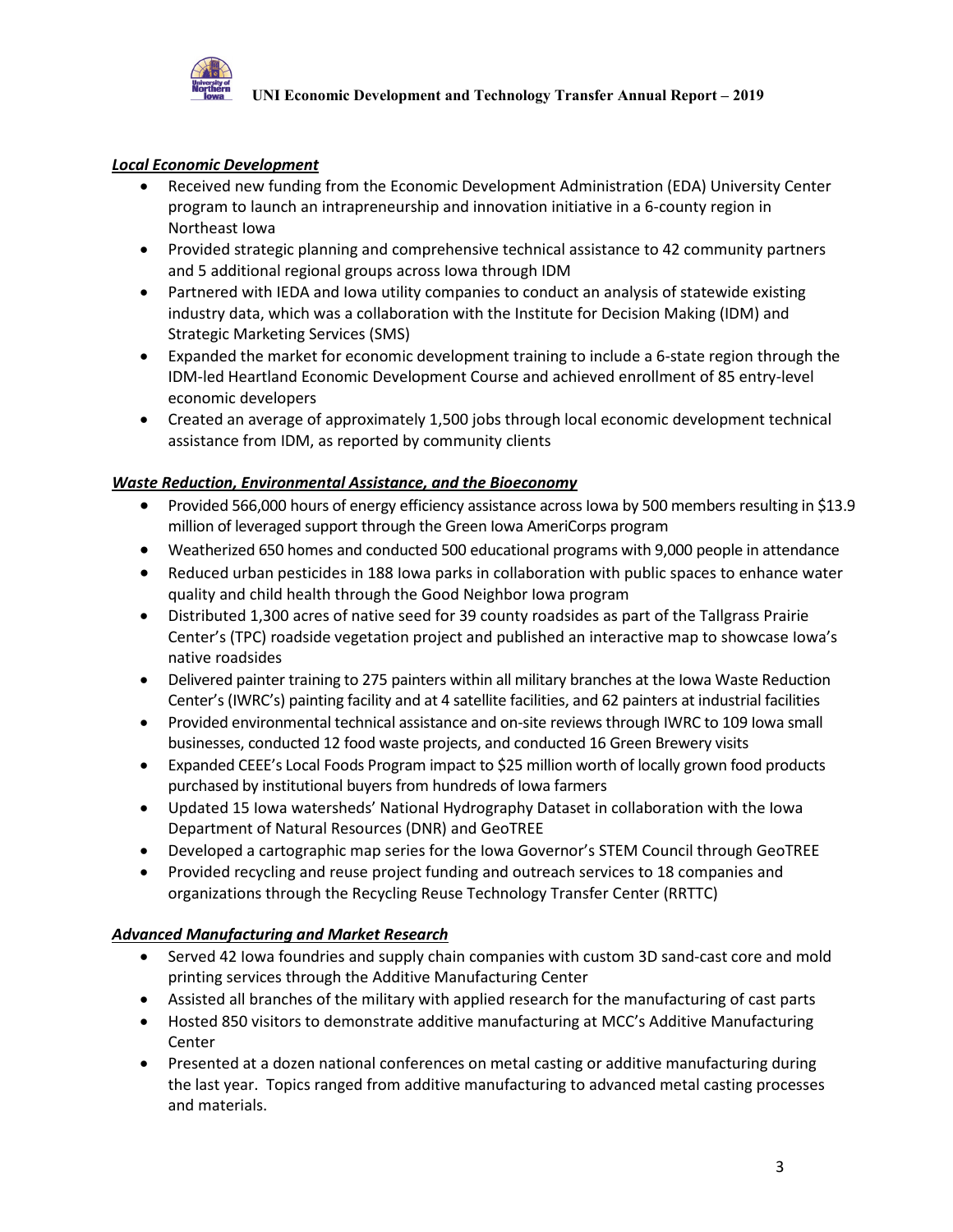

- Expanded into the 3D printing of investment castings and secured additional funding through the Iowa Economic Development Authority's Strategic Investment Program.
- Launched a new 3D printing technology for investment casting in partnership with 3 original equipment manufacturers in Iowa
- Provided market research and competitive intelligence to 17 Iowa companies by Strategic Marketing Services (SMS)
- Conducted an industry sector partnership inventory and an analysis of Iowa's existing industry through a partnership between SMS and IDM
- Provided painting and coating research, development, and training to each branch of the military and 5 Iowa companies by IWRC

### **Section 2. Technology Transfer and Intellectual Property**

|                                                                                                                                             | <b>UNI</b>               |
|---------------------------------------------------------------------------------------------------------------------------------------------|--------------------------|
| Number of disclosures of intellectual property                                                                                              | 11                       |
| Number of patent applications filed                                                                                                         | $\overline{2}$           |
| Number of patents awarded                                                                                                                   | $\overline{2}$           |
| Number of license and option agreements executed on institutional<br>intellectual property                                                  | $\mathcal{P}$            |
| Number of license and option agreements yielding income                                                                                     | 10                       |
| Revenue to lowa companies as a result of licensed technologies                                                                              | \$3,450,000              |
| Number of start-up companies formed with UNI assistance                                                                                     | 94                       |
| Number of companies in research parks and incubators                                                                                        | 21                       |
| Number of new companies in research parks and incubators                                                                                    | 16                       |
| Number of employees in companies in research parks and incubators                                                                           | 54                       |
| Royalties/license fee income                                                                                                                | \$29,050                 |
| <b>Total sponsored funding</b>                                                                                                              | \$40,865,000             |
| Corporate-sponsored funding for research and economic development and<br>revenue generation (excludes corporate philanthropy - all in Iowa) | \$731,200                |
| i. Annual appropriations for economic development<br>ii. Regents Innovation Fund                                                            | \$1,466,419<br>\$900,000 |

### **FY2019**

### **Section 3. Overview of UNI's Economic Development Programs**

UNI outreach services for community and economic development activities are outlined in a table format on the following seven pages. The format provides a brief overview of each program, its purpose, those served, outcomes for the past year, and some aggregate outcomes as well. Together, the programs served nearly 3,362 unique businesses and organizations in the past year and another 63,400 individuals through the IASourceLink.com entrepreneurial development system and the Business Concierge.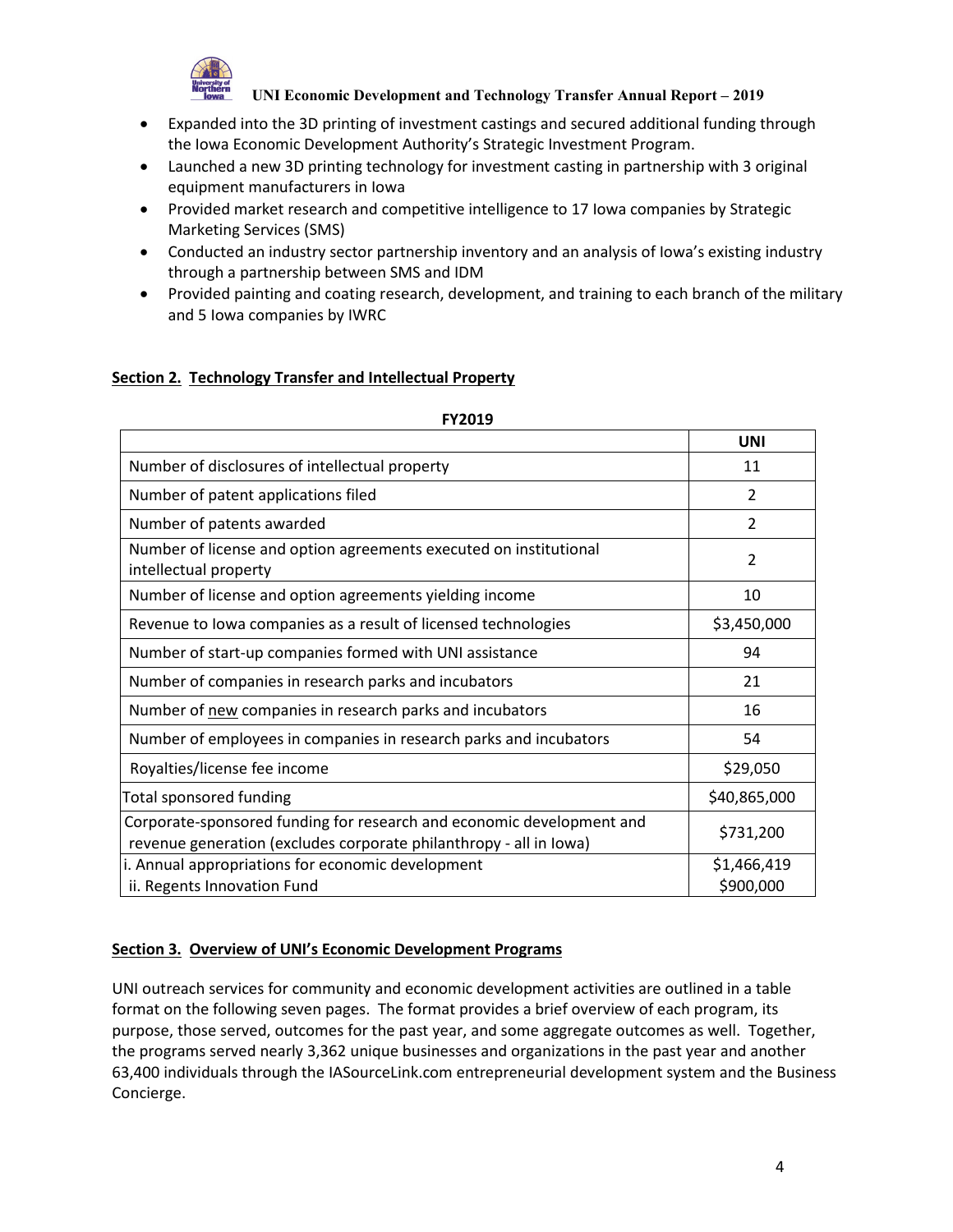

| <b>Programs</b>                                                                                            | <b>Services</b>                                                                                                                                                                                                                 | <b>Those Typically</b><br><b>Served</b>                                                                                     |                                                                                                                                                 | FY 2019 Results (listed)                                                                                                                                                                                                                                                                                | <b>Cumulative Results</b>                                                                                                                                                                                                                                                                                                                                                                                                                                                                                        |
|------------------------------------------------------------------------------------------------------------|---------------------------------------------------------------------------------------------------------------------------------------------------------------------------------------------------------------------------------|-----------------------------------------------------------------------------------------------------------------------------|-------------------------------------------------------------------------------------------------------------------------------------------------|---------------------------------------------------------------------------------------------------------------------------------------------------------------------------------------------------------------------------------------------------------------------------------------------------------|------------------------------------------------------------------------------------------------------------------------------------------------------------------------------------------------------------------------------------------------------------------------------------------------------------------------------------------------------------------------------------------------------------------------------------------------------------------------------------------------------------------|
| Advance Iowa<br>(AI)                                                                                       | Rural/Urban<br>Consulting<br>program focused<br>on small and<br>medium sized<br>existing<br>businesses<br>providing<br>succession<br>planning, strategic<br>planning, business<br>consulting,<br>training, peer<br>round tables | Small, medium<br>enterprises                                                                                                | ✓<br>✓<br>4 seminars on Family<br>✓<br><b>Business</b><br>✓<br>3 podcasts on Family<br><b>Business</b><br>✓<br>Planning topics<br>✓<br>counties | 153 companies assisted<br>5 seminars on Succession<br>Planning & Value Building<br>5 Webinars on Succession<br>Service to clients in 72                                                                                                                                                                 | ✓<br>Project work with 734 mid-<br>sized companies across the<br>state in all quadrants of the<br>state                                                                                                                                                                                                                                                                                                                                                                                                          |
| Center for<br><b>Business</b><br>Growth &<br>Innovation/<br><b>Small Business</b><br>Development<br>Center | Rural/Urban<br>entrepreneurship<br>development,<br>online<br>entrepreneurship<br>resources,<br>business<br>consulting,<br>business training,<br>business<br>incubation                                                          | Small and<br>medium sized<br>businesses,<br>entrepreneurs,<br>entrepreneurial<br>service providers,<br>community<br>leaders | ✓<br>phase<br>7 Webinars $-2,457$<br>✓<br>attendees<br>✓<br>$\checkmark$<br>✓                                                                   | Launched the Succession<br>Iowa program - completing<br>8 client projects during pilot<br><b>Business Concierge served</b><br>1,060 small businesses<br>Panther Biz HQ served 22<br>businesses with marketing<br>and public relations support<br>IASourcelink was accessed<br>by 63,412 unique visitors | IASourcelink has reached<br>✓<br>200,000 unique users since<br>its launch in 2012<br>✓<br>Engaged more than 525<br>entrepreneurs in the Dream<br>Big Grow Here grant contest<br>and Iowa's Great Idea<br>Challenge since 2010<br>Over 6,000 business<br>✓<br>intelligence requests have<br>been completed since 2010<br>81 companies have<br>✓<br>graduated from the CBGI and<br><b>Innovation Incubators</b><br>More than 35,000 live and<br>$\checkmark$<br>archived webinar views have<br>occurred since 2003 |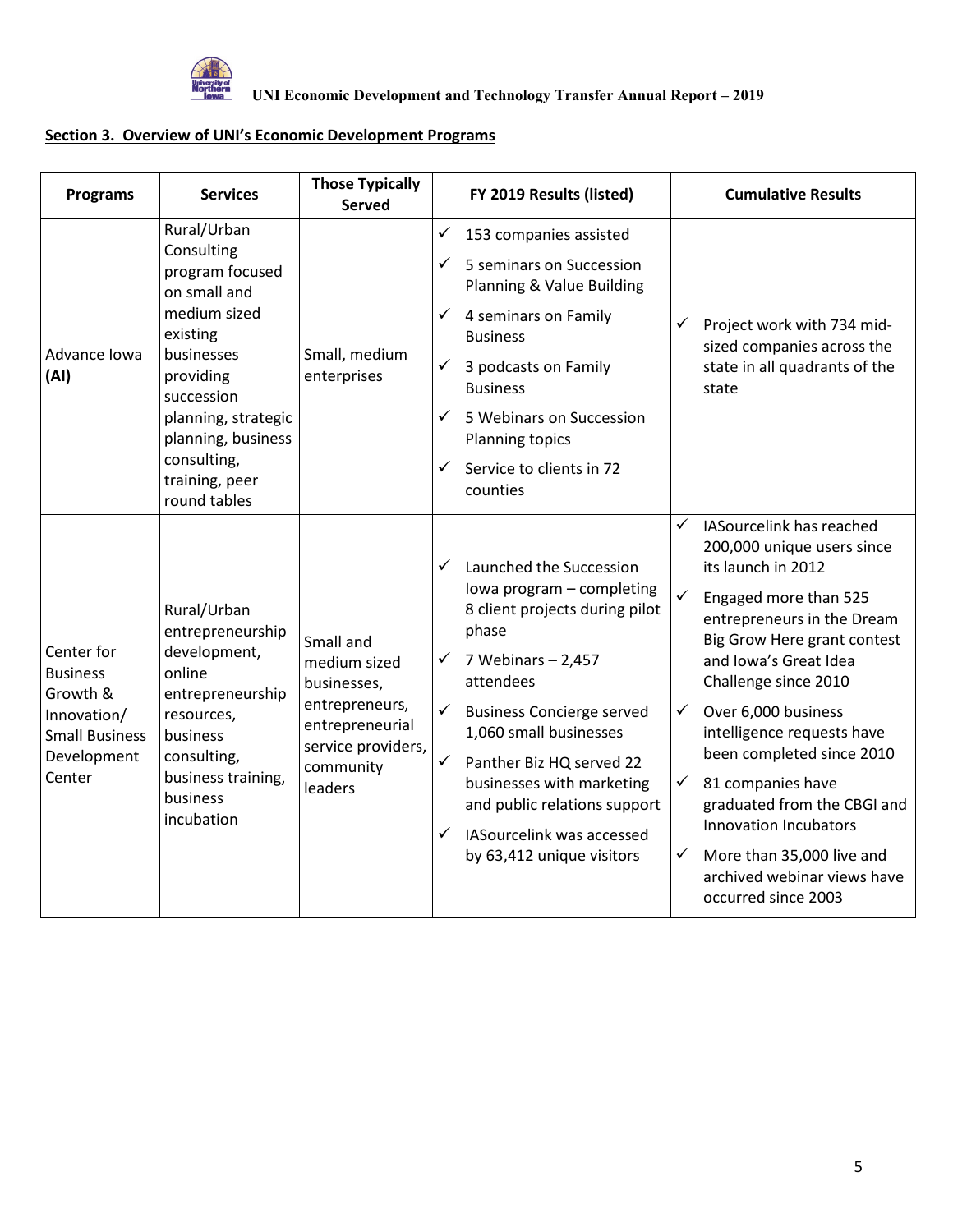

| <b>Programs</b>                                                  | <b>Services</b>                                                                                                                                                                                    | <b>Those Typically</b><br><b>Served</b>                                                                                                                                    |                   | FY 2019 Results (listed)                                                                                                                                                                                                                                                                                                                                            |                              | <b>Cumulative Results</b>                                                                                                                                                                                                                                                                                    |
|------------------------------------------------------------------|----------------------------------------------------------------------------------------------------------------------------------------------------------------------------------------------------|----------------------------------------------------------------------------------------------------------------------------------------------------------------------------|-------------------|---------------------------------------------------------------------------------------------------------------------------------------------------------------------------------------------------------------------------------------------------------------------------------------------------------------------------------------------------------------------|------------------------------|--------------------------------------------------------------------------------------------------------------------------------------------------------------------------------------------------------------------------------------------------------------------------------------------------------------|
| <b>Small Business</b><br>Development<br>Center<br>(SBDC)         | Rural/Urban<br>entrepreneurship<br>development,<br>online<br>entrepreneurship<br>resources,<br>business<br>consulting,<br>business training                                                        | Small and<br>medium sized<br>businesses,<br>entrepreneurs,<br>entrepreneurial<br>service providers,<br>community<br>leaders                                                | $\checkmark$<br>✓ | SBDC served 286 clients<br>across lowa with 686<br>counseling hours.<br>SBDC partnered with a<br>number of local entities to<br>provide content for small<br>business events.<br>Partnerships included: Main<br>Street Waterloo, Grundy<br><b>Center Chamber &amp; Main</b><br>Street, Parkersburg<br>Chamber, Grundy Butler<br>Development Alliance and<br>others. | ✓                            | In the past 5 years the UNI<br>SBDC assisted 1,400 clients<br>start more than 100<br>businesses and 430 jobs with<br>an infusion of \$9.8 million in<br>capital                                                                                                                                              |
| Center for<br>Energy and<br>Environmental<br>Education<br>(CEEE) | Technical<br>assistance,<br>educational<br>programs and<br>leadership in<br>energy<br>conservation and<br>renewable energy,<br>environmental<br>conservation and<br>community-based<br>agriculture | lowa cities,<br>counties, Iowa<br>schools, teachers,<br>farmers,<br>businesses,<br>elected officials,<br>state agencies,<br>community<br>leaders, citizen<br>organizations | $\checkmark$      | CEEE's Good Neighbor Iowa<br>prevented exposure of<br>20,000 children to lawn<br>weed killers, helped 188<br>lowa parks to commit to<br>change their lawn care to<br>approach to not include<br>pesticides, 62 institutions<br>pledged to be pesticide-free,<br>resulting in 62,000 pound of<br>weed killers not used                                               | $\checkmark$<br>$\checkmark$ | Since 1998, UNI's Local Food<br>Program has facilitated the<br>purchase of \$25 million worth<br>of locally grown food products<br>by institutional buyers from<br>hundreds of Iowa farmers<br>Provided energy efficiency<br>services to 5,000 homes and<br>educated 50,000 people over<br>the past 10 years |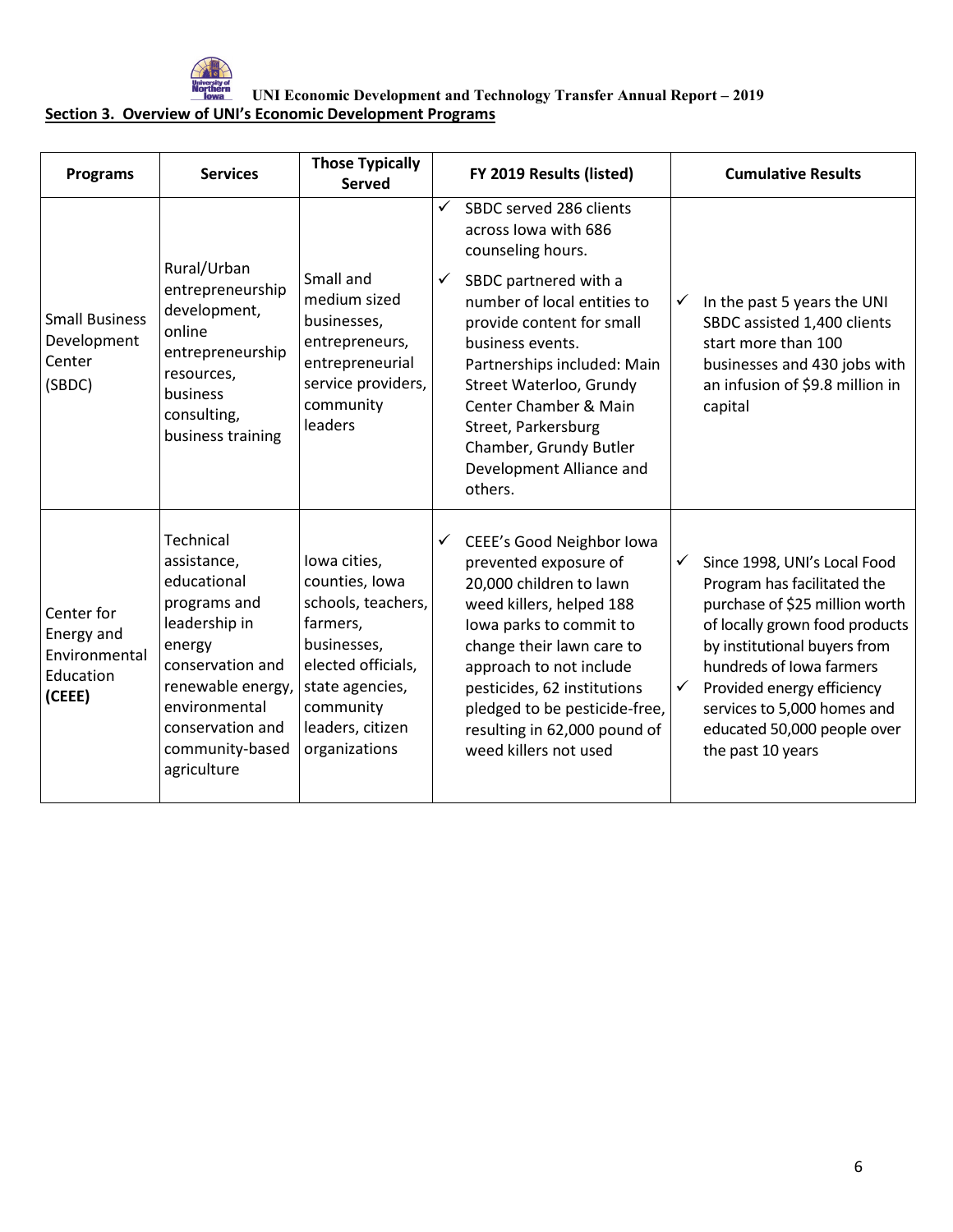

| <b>Programs</b>                                                                                      | <b>Services</b>                                                                                                                          | <b>Those Typically</b><br><b>Served</b>                                                               |              | FY 2019 Results (listed)                                                                                                                     |                              | <b>Cumulative Results</b>                                                                                                                                                                       |
|------------------------------------------------------------------------------------------------------|------------------------------------------------------------------------------------------------------------------------------------------|-------------------------------------------------------------------------------------------------------|--------------|----------------------------------------------------------------------------------------------------------------------------------------------|------------------------------|-------------------------------------------------------------------------------------------------------------------------------------------------------------------------------------------------|
|                                                                                                      |                                                                                                                                          |                                                                                                       | ✓            | Updated 15/55 Iowa<br>watersheds National<br>Hydrography Dataset water<br>body area data                                                     |                              |                                                                                                                                                                                                 |
| Geoinformatics<br>Training,<br>Research,<br><b>Education and</b><br>Extension<br>Center<br>(GeoTREE) | Geospatial<br>technologies,<br>education,<br>research, and<br>outreach activities<br>for federal, state,<br>local and tribal<br>agencies | Federal, state,<br>local, and tribal<br>(FSLT)<br>governmental<br>agencies                            | $\checkmark$ | Developed processes and<br>began conflation of National<br>Hydrography Dataset in<br>collaboration with Iowa DNR                             | $\checkmark$                 | Project work with hundreds of<br>public agencies, academic<br>groups/departments, and<br>private companies.                                                                                     |
|                                                                                                      |                                                                                                                                          |                                                                                                       | ✓            | Developed cartographic map<br>series for Iowa Governor's<br><b>STEM Advisory Council</b>                                                     |                              | Development and delivery of<br>many geospatial custom data<br>applications                                                                                                                      |
|                                                                                                      |                                                                                                                                          |                                                                                                       | ✓            | Captured and published<br>1500 360 photos to Google<br>Street View and built a<br>custom virtual tour for<br><b>Cedar Trails Partnership</b> |                              |                                                                                                                                                                                                 |
|                                                                                                      |                                                                                                                                          |                                                                                                       | ✓            | Assistance and research<br>provided to 42 community<br>partners and 5 regional<br>development groups                                         |                              |                                                                                                                                                                                                 |
| Institute for<br>Decision<br>Making<br>(IDM)                                                         | Hands-on<br>community and<br>economic<br>development<br>guidance and<br>research                                                         | Economic<br>development<br>organizations,<br>chambers, city<br>councils,<br>communities and<br>others | $\checkmark$ | Partnered with Iowa<br><b>Economic Development</b><br>Authority and Iowa utilities                                                           | $\checkmark$<br>$\checkmark$ | Served 880 communities,<br>counties and groups in nearly<br>all of lowa's counties to date<br>Community clients report<br>$1,500 - 2,000$ new jobs<br>annually as a result of IDM<br>assistance |
|                                                                                                      |                                                                                                                                          |                                                                                                       | $\checkmark$ | for an analysis of statewide<br>existing industry survey data<br>Assisted 6 regions with<br>implementing regional                            |                              |                                                                                                                                                                                                 |
|                                                                                                      |                                                                                                                                          |                                                                                                       |              |                                                                                                                                              |                              | entrepreneurship plans, and<br>begun the development of a<br><b>Business Retention and</b><br>Expansion through<br>Innovation (BREI) strategy for<br>Intrapreneurship                           |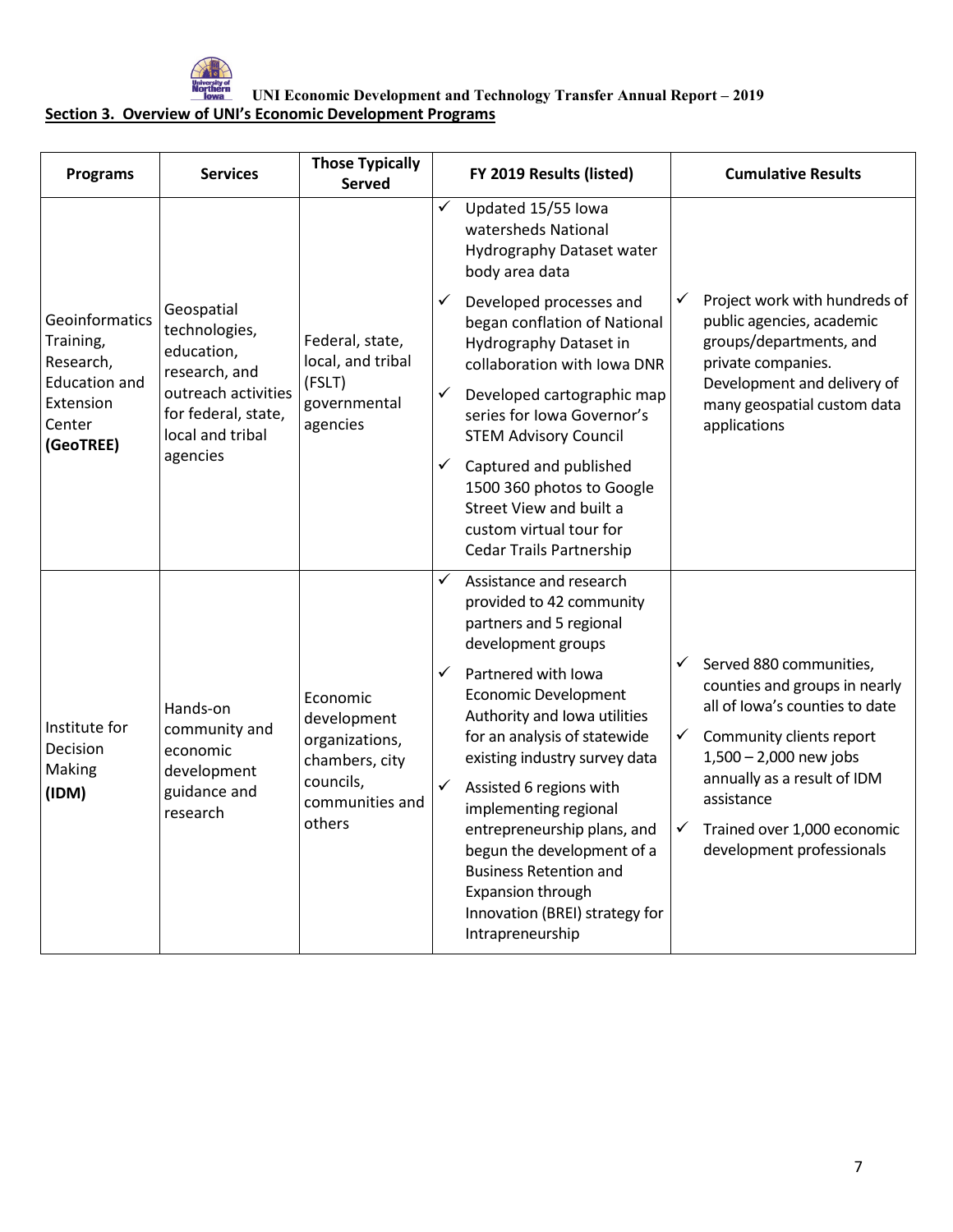

| <b>Programs</b>                                          | <b>Services</b>                                                                                                                                           | <b>Those Typically</b><br><b>Served</b>                                                                                                                           |                   | FY 2019 Results (listed)                                                                                                                                                                                                                                                                                                                                                                                                                                                                                                                                  |                                                   | <b>Cumulative Results</b>                                                                                                                                                                                                                                                                                                                                                                                                                                                                                                                                                                  |
|----------------------------------------------------------|-----------------------------------------------------------------------------------------------------------------------------------------------------------|-------------------------------------------------------------------------------------------------------------------------------------------------------------------|-------------------|-----------------------------------------------------------------------------------------------------------------------------------------------------------------------------------------------------------------------------------------------------------------------------------------------------------------------------------------------------------------------------------------------------------------------------------------------------------------------------------------------------------------------------------------------------------|---------------------------------------------------|--------------------------------------------------------------------------------------------------------------------------------------------------------------------------------------------------------------------------------------------------------------------------------------------------------------------------------------------------------------------------------------------------------------------------------------------------------------------------------------------------------------------------------------------------------------------------------------------|
| Iowa Waste<br>Reduction<br>Center<br>(IWRC)              | Free, confidential,<br>non-regulatory<br>environmental<br>assistance for<br>lowa small<br>businesses, as well<br>as industry<br>training and<br>education | Small businesses<br>throughout lowa;<br>food waste<br>generators;<br>military and<br>industrial<br>painters                                                       | ✓<br>✓<br>✓       | Detailed one-on-one<br>environmental assistance<br>was provided to 109 lowa<br>small businesses, including 12<br>food waste reduction visits<br>and 16 green brewery project<br>visits.<br>Industrial painter training<br>was provided to 5 businesses<br>training 62 workers.<br>Military painter training was<br>conducted by IWRC staff and<br>at 4 satellite sites training a<br>total of 275 painters.                                                                                                                                               | $\checkmark$<br>✓<br>✓                            | Provided 6,154 on-site reviews<br>to lowa small businesses.<br>Certified 25 Iowa craft<br>breweries.<br>Provided 4,019 certifications<br>to military painters and DoD<br>contractors.                                                                                                                                                                                                                                                                                                                                                                                                      |
| John<br>Pappajohn<br>Entrepreneurial<br>Center<br>(JPEC) | Research,<br>entrepreneurship<br>education,<br>technology<br>transfer, and<br>capital investment<br>programs                                              | <b>Students</b><br>interested in<br>entrepreneurship<br>, UNI faculty and<br>staff<br>entrepreneurs,<br>new ventures<br>and rapidly<br>growing small<br>companies | ✓<br>$\checkmark$ | 2,782 businesses and<br>individuals were assisted<br>through all JPEC programs<br>20 student business owners<br>running 20 businesses with<br>40 employees were provided<br>space and services in the<br>student business incubator<br>21 student business owners<br>running 23 businesses were<br>provided assistant services as<br>part of the affiliate incubator<br>program<br>$\checkmark$ The JPEC staff played a vital<br>role in bringing "The Power<br>of the Purse" Conference<br>back to UNI which hosted<br>136 attendees the fall of<br>2018 | ✓<br>$\checkmark$<br>$\checkmark$<br>$\checkmark$ | The JPEC Student Business<br>Incubator has provided space<br>to more than 131 business<br>owners since FY05<br>The JPEC has consulted with<br>683 faculty and staff from<br>around the U.S. and the world<br>regarding student business<br>incubation<br>Since FY13, 2,380 College of<br><b>Business Administration</b><br>students have learned about<br>and crafted an elevator pitch<br>through presentations by JPEC<br>instructors<br>Since FY11, 46 businesses and<br>non-profits have had their<br>projects completed by<br><b>Entrepreneurial Strategy</b><br>(MKTG 3586) students |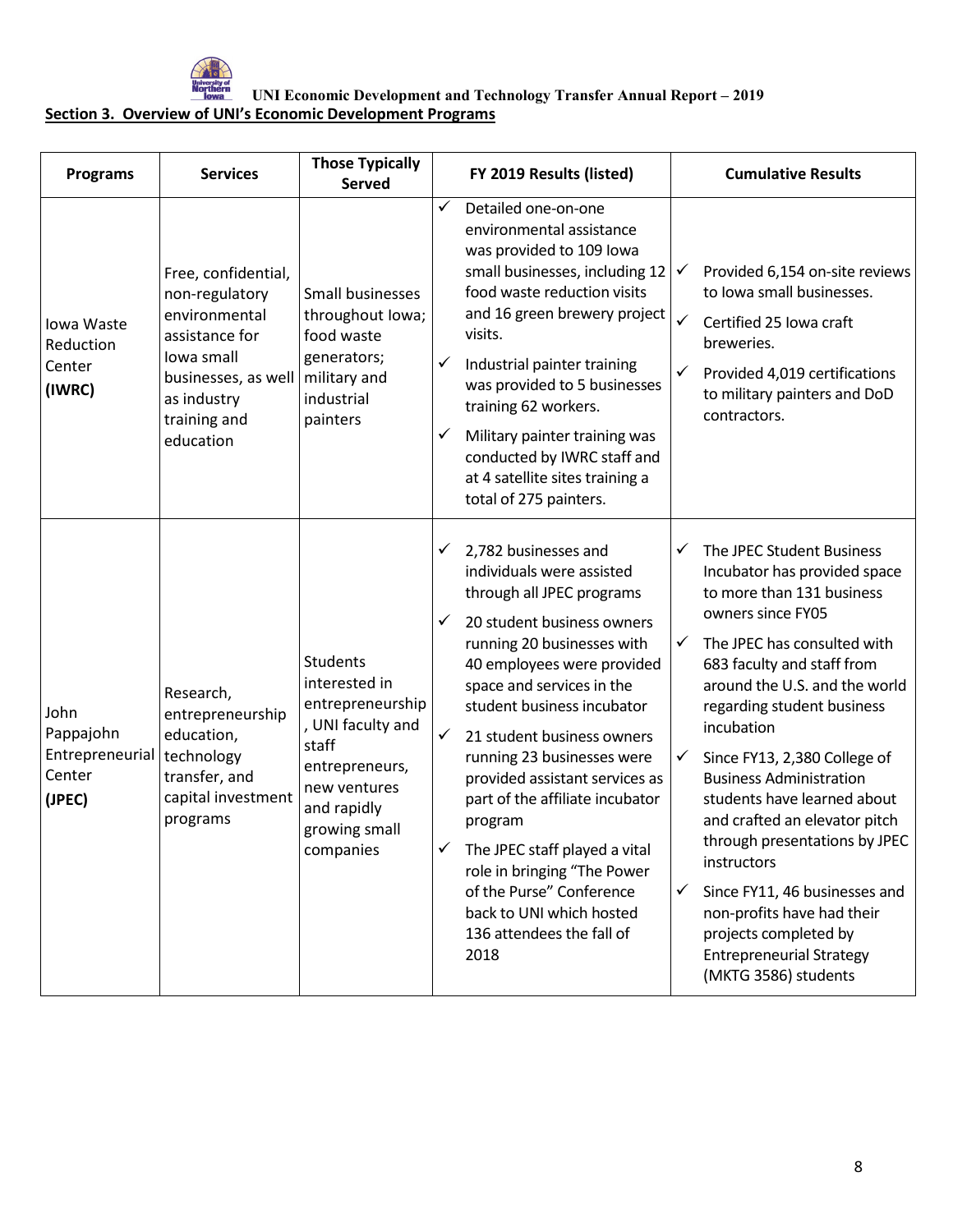

| <b>Programs</b>                                                                      | <b>Services</b>                                                                                       | <b>Those Typically</b><br><b>Served</b>                                              |                   | FY 2019 Results (listed)                                                                                                                                                                                                                         |              | <b>Cumulative Results</b>                                                                                                                                                         |
|--------------------------------------------------------------------------------------|-------------------------------------------------------------------------------------------------------|--------------------------------------------------------------------------------------|-------------------|--------------------------------------------------------------------------------------------------------------------------------------------------------------------------------------------------------------------------------------------------|--------------|-----------------------------------------------------------------------------------------------------------------------------------------------------------------------------------|
| <b>Metal Castings</b><br>Center (MCC)<br>and Center for<br>Additive<br>Manufacturing | <b>Metal casting</b><br>technologies,<br>applied research,<br>testing and<br>training                 | lowa casting<br>users, foundries<br>and foundry<br>suppliers                         | ✓<br>$\checkmark$ | lowa active contracts with 42<br>companies, provided<br>outreach projects to 4 lowa<br>foundries and technical<br>assistance to 50 additional<br>foundries<br>Conducted DoD-sponsored<br>research into front line<br>manufacturing of cast parts | ✓            | Over 2,000 industry-funded<br>projects have been completed<br>to date and more than 100<br>clients assisted with additive<br>manufacturing                                        |
|                                                                                      |                                                                                                       |                                                                                      | ✓                 | Sponsored commercialization<br>of Zircon Sand Additive, 2<br>patents submitted                                                                                                                                                                   |              |                                                                                                                                                                                   |
| Materials<br>Innovation<br>Service (MIS)                                             | Mechanical,<br>physical and<br>chemical tests of<br>metals, polymers<br>and cementitious<br>materials | Serving Iowa<br>manufacturers<br>and suppliers                                       | ✓                 | Technical assistance and<br>testing was provided to 24<br>companies across lowa                                                                                                                                                                  | ✓            | Technical assistance or testing<br>provided to approximately<br>160 companies. More than<br>2,100 hours of testing<br>provided since the beginning<br>of the program              |
| Panther<br>Initiative for<br>Environmental<br>Equity and<br>Resilience<br>(PIEER)    | Environmental<br>social justice<br>awareness,<br>education,<br>outreach and<br>research               | Serving Iowans,<br>especially those<br>affected by<br>environmental<br>equity issues | $\checkmark$      | Outreach awareness and<br>education related to<br>environmental social justice<br>to 10 organizations                                                                                                                                            | ✓            | Outreach and educational<br>awareness provided to 10<br>organizations and more than<br>2,000 individuals this year,<br>including community, UNI and<br>governmental organizations |
|                                                                                      |                                                                                                       |                                                                                      |                   |                                                                                                                                                                                                                                                  | ✓            | Funded 42 RRTTC research<br>projects                                                                                                                                              |
| Recycling and<br>Reuse<br>Technology<br><b>Transfer Center</b><br>(RRTTC)            | Recycling and by-<br>products research,<br>education and<br>outreach                                  | Serving Iowa<br>businesses, the<br>recycling industry<br>and Iowa citizens.          |                   | $\checkmark$ Research project funding and<br>outreach services related to<br>recycling and reuse was<br>provided to 18 companies<br>and organizations                                                                                            |              | Over 170 recycling and reuse<br>reports and publications have<br>been produced                                                                                                    |
|                                                                                      |                                                                                                       |                                                                                      |                   |                                                                                                                                                                                                                                                  | $\checkmark$ | Outreach and services<br>provided to more than 6,000<br>individuals, including<br>business/industry, K-12<br>students, teachers, and lowa<br>citizens                             |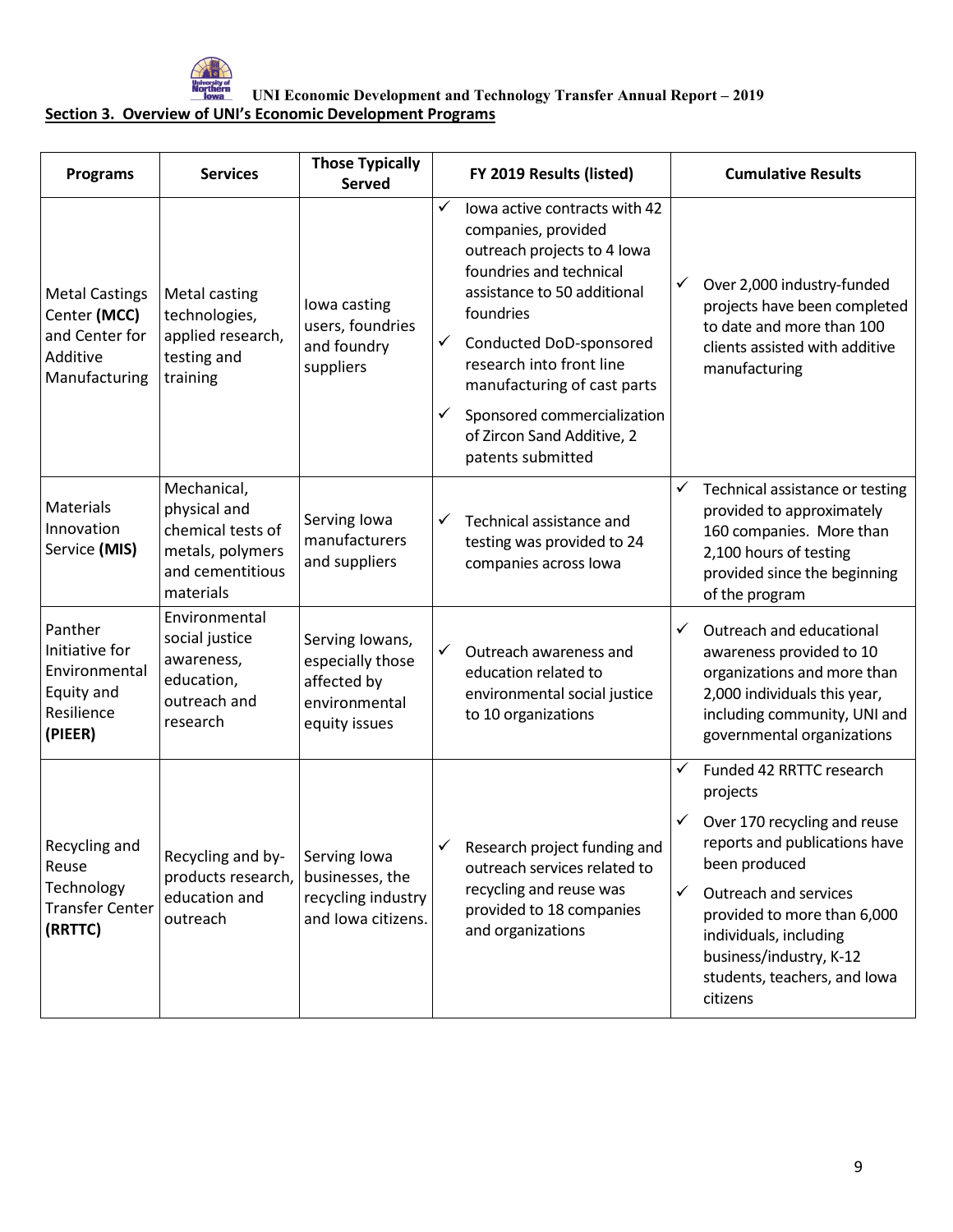

| <b>Programs</b>                             | <b>Services</b>                                                                                                                                                                                                                                                   | <b>Those Typically</b><br><b>Served</b>                                                                                                                                                                                                           |                       | FY 2019 Results (listed)                                                                                                                                                                                                                                                                                                                                               |                                        | <b>Cumulative Results</b>                                                                                                                                                                                                                                                                                                                                                                                                                                                             |
|---------------------------------------------|-------------------------------------------------------------------------------------------------------------------------------------------------------------------------------------------------------------------------------------------------------------------|---------------------------------------------------------------------------------------------------------------------------------------------------------------------------------------------------------------------------------------------------|-----------------------|------------------------------------------------------------------------------------------------------------------------------------------------------------------------------------------------------------------------------------------------------------------------------------------------------------------------------------------------------------------------|----------------------------------------|---------------------------------------------------------------------------------------------------------------------------------------------------------------------------------------------------------------------------------------------------------------------------------------------------------------------------------------------------------------------------------------------------------------------------------------------------------------------------------------|
|                                             |                                                                                                                                                                                                                                                                   |                                                                                                                                                                                                                                                   | ✓                     | Market research and analysis<br>services were provided to 17<br>lowa companies.                                                                                                                                                                                                                                                                                        |                                        |                                                                                                                                                                                                                                                                                                                                                                                                                                                                                       |
| Strategic<br>Marketing<br>Services<br>(SMS) | Market research<br>and analysis                                                                                                                                                                                                                                   | Businesses,<br>entrepreneurs<br>and non-profit<br>organizations                                                                                                                                                                                   | ✓                     | Assisted ICE Technologies in<br>Pella, IA with evaluating<br>potential new target markets<br>and identifying the most<br>attractive segments to<br>pursue.                                                                                                                                                                                                             | $\checkmark$                           | Since 1990, market research<br>and analysis services have<br>been provided to 313 lowa<br>companies                                                                                                                                                                                                                                                                                                                                                                                   |
|                                             |                                                                                                                                                                                                                                                                   |                                                                                                                                                                                                                                                   | ✓                     | Assisted the Iowa DNR in<br>assessing statewide<br>residential attitudes,<br>perceptions and knowledge<br>about household hazardous<br>materials including batteries.                                                                                                                                                                                                  |                                        |                                                                                                                                                                                                                                                                                                                                                                                                                                                                                       |
| <b>Tallgrass Prairie</b><br>Center (TPC)    | Research,<br>education and<br>technology<br>transfer<br>supporting<br>restoration of tall<br>grass prairie;<br>coordination and<br>assistance for<br>county roadside<br>managers, farmers<br>and agricultural<br>conversation<br>professionals;<br>stewardship of | lowa county<br>governments,<br>state DOT, USDA-<br><b>NRCS technicians</b><br>and ag technical<br>service providers,<br>commercial<br>native seed<br>producers,<br>county<br>conservation<br>boards, K-12<br>science<br>educators,<br>restoration | ✓<br>✓<br>✓<br>✓<br>✓ | Distributed 1,300 acres-<br>worth of native seed for 39<br>county roadsides<br>Published an interactive<br>map, "Showcase of Native<br>Roadsides"<br>Released ten lesson plans<br>for science educators on<br>prairie root systems<br>Began the TPC internship<br>program sponsored by<br>Friends of the TPC<br>Began planting 77-acre<br>prairie in Benton County for | ✓<br>$\checkmark$<br>$\checkmark$<br>✓ | More than 50,000 acres of<br>lowa counties rights-of-way<br>have been restored to native<br>vegetation<br>Forty-five Iowa counties use<br>ecologically integrated<br>management on ~315,000<br>acres of pubic roadsides<br>Public and private land<br>managers have access to<br>eight-five species of<br>genetically diverse, source-<br>identified seed including<br>grasses, sedges, and many<br>species of wild flowers<br>Over 90 UNI students have<br>gained hands-on practical |
|                                             | source-identified                                                                                                                                                                                                                                                 | ecology private<br>businesses                                                                                                                                                                                                                     |                       | benefit of students and the<br>surrounding community                                                                                                                                                                                                                                                                                                                   |                                        | experiences and/or scientific<br>training on prairie restoration<br>since 2002                                                                                                                                                                                                                                                                                                                                                                                                        |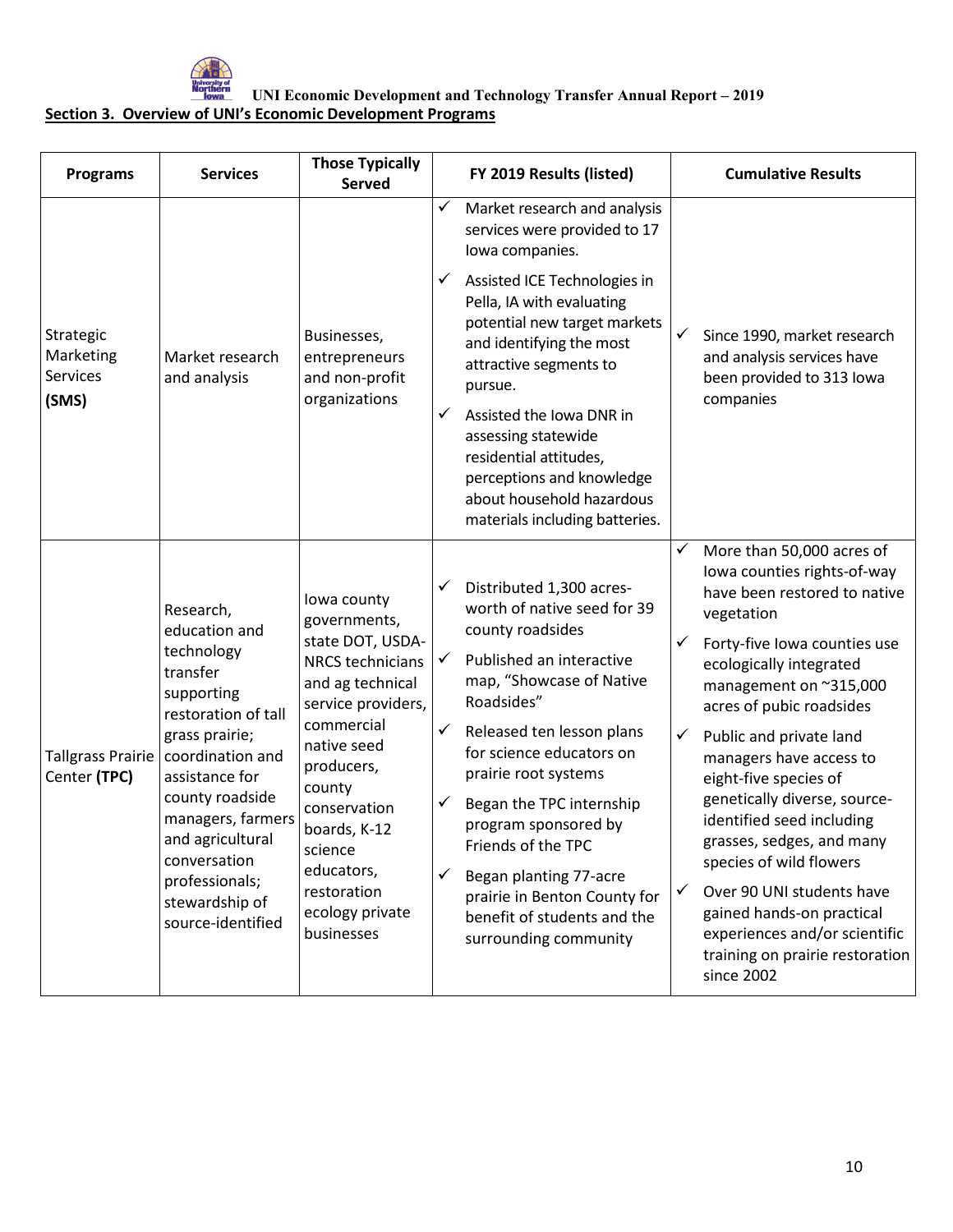

#### **Section 4: Regents Innovation Funding Report**

UNI's FY2019 Regents Innovation Funding (RIF) Annual Report (also known as Skilled Worker and Job Creation Fund) is on file at the University of Northern Iowa and was submitted separately. Projects and outcomes partially supported by the RIF are included in this annual report.

#### **Section 5: Collaborative Projects**

Each year, UNI works closely with the other Regent institutions and state and federal agencies on collaborative projects. The following projects represent a sampling of these collaborative projects.

### **Center for Business Growth and Innovation (CBGI) Partners with State and Regional organizations to expand small business assistance**

- The IASourceLink program continues as a strong partnership between UNI and the Iowa Economic Development Authority. This program serves to provide assistance to business-related issues and link Iowa's businesses with support resources from around the state. In FY2019, 46,941 Iowan's sought information, and business assistance through the IASourceLink portal and 1,060 direct interactions with Iowa business owners was provided via Iowa Business Concierge services. In addition to the partnership with IEDA, the program collaborated with: Iowa Department of Revenue, Iowa Commission on the Status of Women, Iowa Innovation Corporation, New Bohemian Innovation Collaborative, Technology Association of Iowa, Pappajohn Entrepreneurial Centers, Iowa Waste Reduction Center, SourceLink, Small Business Development Centers, Iowa Farm Bureau/Renew Rural Iowa, Iowa Area Development Group, Iowa Association of Business and Industry, BizStarts, Entrepreneurial Development Center (EDC), Main Street Iowa, and regional development groups.
- The Center for Business Growth and Innovation worked collaboratively with local partners to plan and deliver entrepreneur events. These include monthly 1 Million Cups, TechBrew, and the Founder Talks. Partners for the events included Grow Cedar Valley, Mill Race Co-working, Red Cedar, Cedar Falls Utilities, Far Reach, the UNI Pappajohn Entrepreneurial Center, and numerous local entrepreneurs.

#### *Advance Iowa*

- UNI's Advance Iowa program established a partnership with Vermeer Corporation and the Vermeer family in Pella, IA to showcase the importance of Iowa's family-owned companies. The conference sold out, with over 100 attendees from family-owned firms across the state. Time was spent on issues including succession planning, next generation development, and other topics key to Iowa business families.
- UNI's Advance Iowa collaborated with the Iowa Wine Growers Association to offer succession planning and value building services to their members through the state.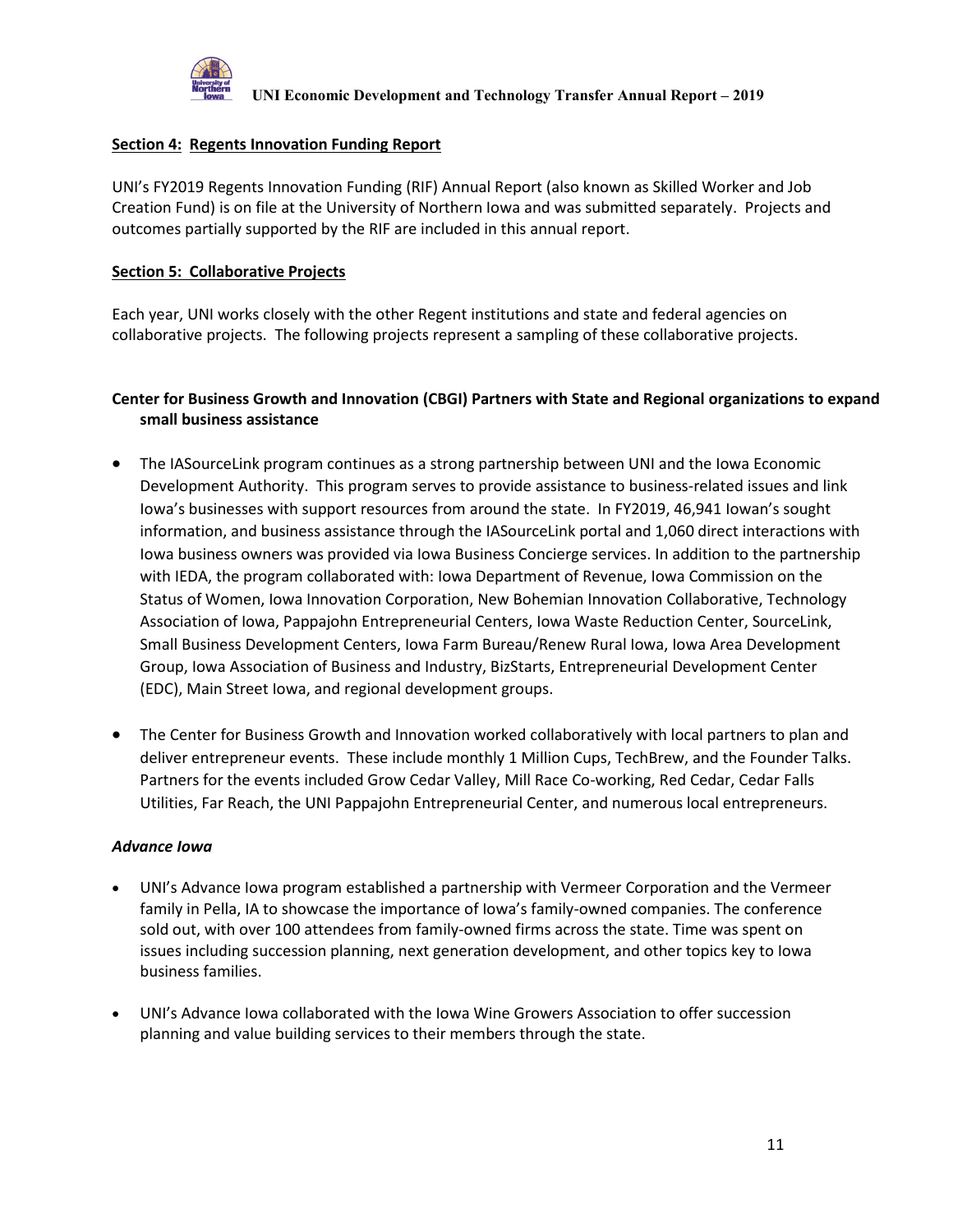

#### **Center for Energy and Environmental Education (CEEE) Collaborated on projects with ISU and UI.**

- CEEE collaborates with Iowa Commission on Volunteer Service to host a significant AmeriCorps Program with 35 service members serving many Iowa communities by offering comprehensive energy services to people in need.
- CEEE and ISU Extension are working closely together on local food initiatives in Region 9 Extension, which includes Black Hawk and surrounding counties. UNI and ISU Extension have jointly funded a local food coordinator to expand local markets for local agricultural products among institutional buyers, and make locally grown foods visible to the residents of the region.

### **GeoTREE Center worked with Iowa Department of Natural Resources and the Iowa Department of Agriculture and Land Stewardship**

- In collaboration with the Iowa Department of Natural Resources, the GeoTREE Center is updating the Iowa contribution for the National Hydrography Dataset. Multiple UNI Geography students edited and updated 14 out of 55 watersheds in Iowa in the past year as began the next step in conflating streams, water body, and reservoirs into the official NHD for upload to the USGS.
- GeoTREE partnered with Hawkeye Community College to develop environmental education lessons for the Envirofest event held at Hawkeye. Those lessons were delivered to approximately 150 fifth graders at 6 elementary schools in Waterloo.

**Institute for Decision Making (IDM) Collaborates with Iowa Workforce Development, Hawkeye Community College, Iowa Economic Development Authority, Iowa utilities, local economic development organizations, local governments, area school districts and other workforce development service providers**

#### *Future Ready Cedar Valley and One Cedar Valley*

• IDM worked with a variety of state and regional partners to plan, organize and hold the Future Ready Cedar Valley Summit in November 2018 that focused on addressing workforce. IDM's lead partners were UNI's Office of the Provost, Iowa Workforce Development, Hawkeye Community College, Waterloo Community Schools, Cedar Falls Community Schools, Central Rivers Area Education Agency, City of Waterloo, City of Cedar Falls and Grow Cedar Valley. The Summit was attended by over 300 individuals from the Cedar Valley Region representing employers, education, workforce and training providers, economic development organizations and other nonprofits. The Summit focused on six workforce challenge areas that the Cedar Valley Region is facing, such as retaining and attracting talent, barriers that individuals face that prevent them for securing employment and how to upskill the region's current workforce.

#### *Analysis of Statewide Existing Industry Survey Data*

• IDM, in partnership with Strategic Marketing Services (SMS), assisted the BEST of Iowa Management Team (Iowa Economic Development Authority, MidAmerican Energy, Black Hills Energy, Alliant Energy and the Iowa Area Development Group) analyze data from interviews completed with Iowa companies which are in one of the 12 distinct industry clusters driving Iowa's economy or were identified as major employers by the BEST of Iowa Management Team. The interview data was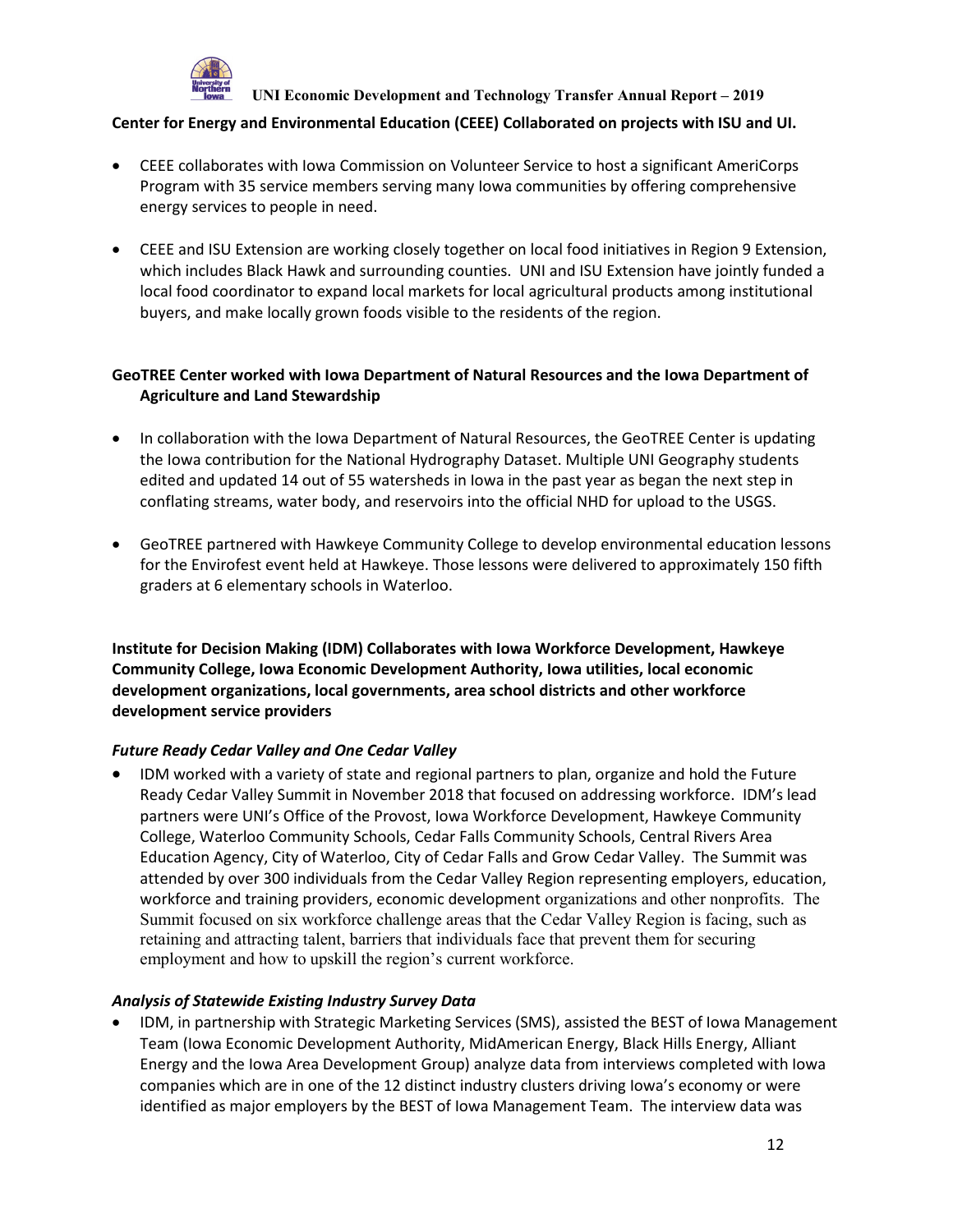

collected by economic development organizations across Iowa. The findings were used in evaluating and revising the economic development assistance provided to Iowa companies by the State of Iowa, the utilities and economic development organizations around Iowa.

### **Iowa Waste Reduction Center (IWRC) Collaborates with State and National Partners**

- The IWRC partnered with the Iowa Department of Natural Resources and the United States Environmental Protection Agency to host the 2018 Midwest Food Recovery Summit in September. This 2.5 day event featured keynotes, panel discussions, and interactive workshops that allowed the 140+ attendees to discuss ways to tackle food waste and showcase their own efforts to reduce food waste.
- The IWRC has partnered with economists from UNI and Arizona State University, and the Iowa Brewer's Guild to begin a multi-year research project focusing on sustainability in craft brewing as a part of the Green Brewery project.
- The IWRC has partnered with four DoD facilities to operate as satellite locations for the STAR4D painter certification course. Instructors from US Marine Crops sites in Albany, GA and Barstow, CA, as well as instructors from US Army sites in Fort Rucker, AL and Tobyhanna, PA certified 88 painters on locations in FY 19.
- The IWRC collaborated with the Iowa Department of Natural Resources and the United States Environmental Protection Agency through the Strategic Goals Program. This project involved all three organizations working together to plan and implement two workshops per year that provide pollution prevention and environmental assistance to Iowa businesses.

### **John Pappajohn Entrepreneurial Center (JPEC) Collaborates with Regional Organizations**

#### *Cedar Falls CAPS Program*

• UNI's John Pappajohn Entrepreneurial Center and Center for Business Growth and Innovation partnered with the Cedar Falls CAPS program to create a two-day team building workshop to kickoff the four strands of the CAPS program for the fall and spring semester with 80 students participating. The JPEC staff were part of the judging panel for the spring cohort design challenge; provided a social media workshop for the Business strand; provided pitch feedback for final presentations and was actively engaged in mentoring the students on a regular basis.

#### *Power of the Purse*

• UNI's John Pappajohn Entrepreneurial Center staff played key roles in the community-wide planning committee to bring Power of the Purse, a one-day conference focused on financial literacy back to the UNI Campus. After one year of intensive planning, attendance for the day was 136. As a result of feedback from the attendees, the planning committee made the decision to make this an annual event.

#### *University of Iowa – Venture School*

• UNI's John Pappajohn Entrepreneurial Center and Center for Business Growth and Innovation partnered with the University of Iowa to coordinate logistics and instruct a seven-week fall cohort of Venture School in the Cedar Valley.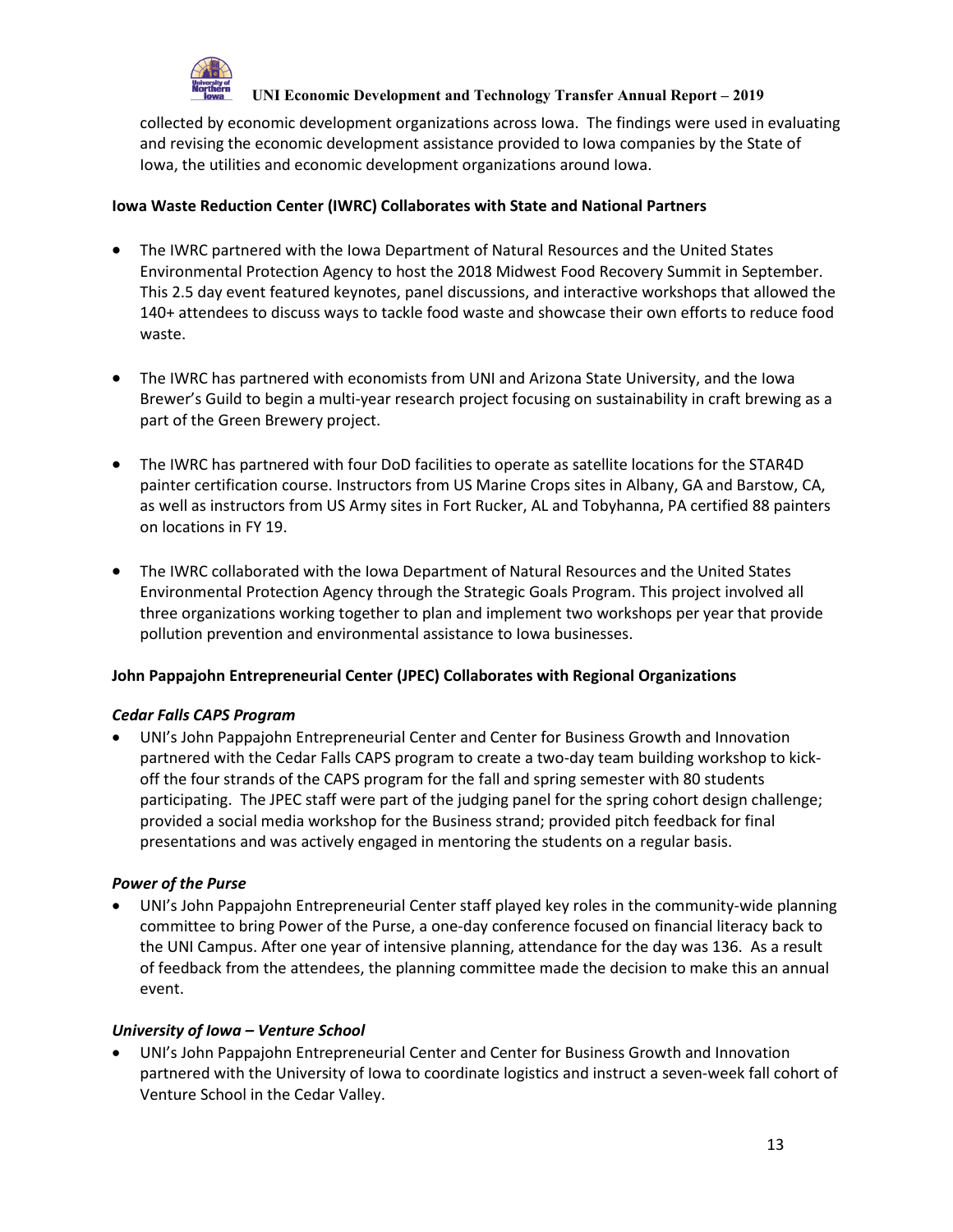

## **Metal Casting Center (MCC) Collaborates with UI, ISU, Iowa Community Colleges and other educational institutions.**

- The MCC is collaborating with the University of Iowa Mechanical Engineering and Art departments on several projects, the largest of which involves the Rock Island and Watervliet Arsenals to integrate additive manufacturing with their operators and supply chain.
- The MCC is collaborating with Youngstown State and Penn State universities on two federally funded research projects to expand use of bio-based aggregates in 3D printing.
- The MCC is collaborating with Northeast Iowa Community College on a federally funded project to develop training materials for additive manufacturing.
- The MCC has collaborated on several student projects in additive manufacturing with Youngstown State, Iowa State Cyclone Power Pullers, Pittsburg State (KS) and University of Wisconsin Platteville.

### **RRTTC/Panther Initiative for Environmental Equity and Resilience (PIEER) Collaborates with many Cedar Valley organizations**

- RRTTC started a new collaboration with UNI Study Abroad and with the Universidad Latina de Costa Rica. Latina students will travel to Iowa to participate in a Sustainability Immersion Program while integrating existing courses from their home institution, Universidad Latina de Costa Rica. While on campus, the CIEP will be working collaboratively and resourcefully to develop the program with the UNI Recycling & Reuse Technology Transfer Center.
- RRTTC/PIEER collaborated with Tri-County Head Start, Operation Threshold, Birthright, and Young Parents Together to deliver lead education and awareness to their staff, volunteers, clients and parents of unborn and young children. Oral presentations as well as written materials were given.
- RRTTC/PIEER partnered with Blue Zones, Healthy Cedar Valley Coalition and North Iowa Farm Partnership to organize the Cedar Valley Food and Film Festival. Local food producers and supporters were available to showcase their products and services to kick off the farmer's market season. Four films were also shown followed by a discussion that included upcoming technology, healthy food choices, water quality and food waste.

#### **Strategic Marketing Services (SMS) Partners with Iowa Organizations**

#### *Cedar Valley Regional Food & Farm Awareness Membership Building*

• SMS assisted the Cedar Valley Regional Food & Farm Network (CVRFFN) Awareness Committee in identifying entities in a six-county region (Butler, Buchanan, Bremer, Black Hawk, Grundy, and Tama) that are either producers, providers, or promoters of locally grown food and contacting them to briefly introduce the CVRFFN, obtain and/or verify entity contact information and gauge interest in being included in the new Buy Fresh Buy Local directory and online geospatial map.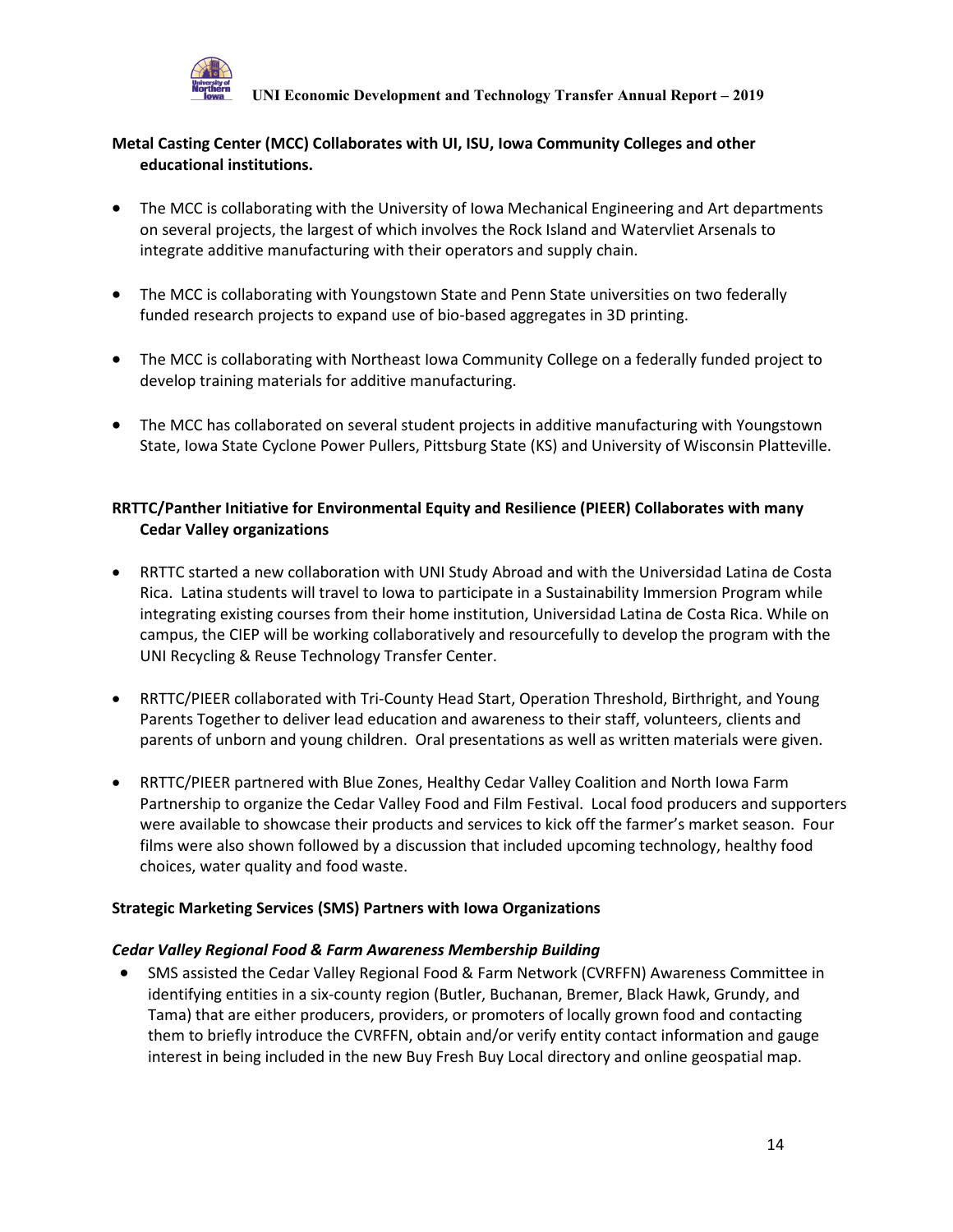

#### *Iowa Department of Natural Resources Hazardous Household Materials & Battery Recycling Program*

• SMS partnered with the Iowa Department of Natural Resources (Iowa DNR) to assess statewide residential attitudes, perceptions and knowledge about household hazardous materials including batteries, with a goal of working towards breaking down barriers to proper material management. Respondent profiles were created to identify key demographic and behavioral characteristics for respondents that currently recycle batteries and other hazardous household materials and those that do not.

### *UNI's Additive Manufacturing Center: Additive Manufacturing Adoption & Utilization in Foundries*

• SMS worked in collaboration with the UNI Additive Manufacturing Center to assess metal foundry organizations' readiness for adoption/utilization of additive manufacturing (AM) technology. This included foundries' current knowledge and understanding of additive manufacturing technology, interest in and forecast adoption of additive manufacturing technology, interest in and utilization of specific additive manufacturing applications, quality, engineering, and design considerations.

## **Tallgrass Prairie (TPC) Partners with the Iowa Department of Transportation, Department of Ag and Land Stewardship, DNR, Iowa Corn Growers, USDA, Iowa Soybean Association, ISU, UI, and the Iowa Economic Development Authority**

- The Integrated Roadside Vegetation Management Program coordinated with the Iowa Department of Agriculture and Land Stewardship, Iowa Department of Transportation, Iowa Department of Natural Resources, USDA Natural Resources Conservation Service, Iowa Soybean Association, Iowa Corn Growers Association, Iowa State University and two county roadside managers to propose changes to Iowa's noxious weed law. The IRVM program also coordinated with members of the Iowa Monarch Conservation Consortium, a partnership of over 40 farmer and conservation organizations, state agencies, companies and Iowa State University, to develop a draft statewide monarch conservation plan. The IRVM program coordinated with the Iowa DOT in the administration of a grant from the Federal Highway Administration that provided enough seed to plant 1,300 acres of county Iowa roadsides with native plants.
- The Natural Selections Program partners with the Iowa DNR Prairie Resource Center to clean seed for native plantings on state lands, and the Iowa Department of Transportation and USDA NRCS on issues of native seed quality assurance for roadside and CRP plantings. The USDA-Farm Services Agency is funding a study of the native seed supply chain in Eastern Iowa.
- The Prairie on Farms Program partnered with the Black Hawk Soil and Water Conservation District, the Dry Run Creek Watershed Improvement Project, Hertz Farm Management and ISU SRIPS, to provide field days for landowners and conservation planners in the Middle Cedar Watershed. Additionally, an Agricultural Conservation Working Group meeting was held allowing local conservation professionals an opportunity to network and identify opportunities for collaboration.
- The Prairie on Farms Program partnered with the Iowa Economic Development Authority (IEDA) on a community development block grant to provide tailored technical guidance on prairie restoration. Additional partners with this grant include University of Iowa, Iowa State University Outreach and Extension, Iowa Department of Natural Resources and the Iowa Flood Center. As a partner, the TPC works to assist Watershed Coordinators in eight designated priority watersheds across the state of Iowa to reduce flood risk and improve water quality.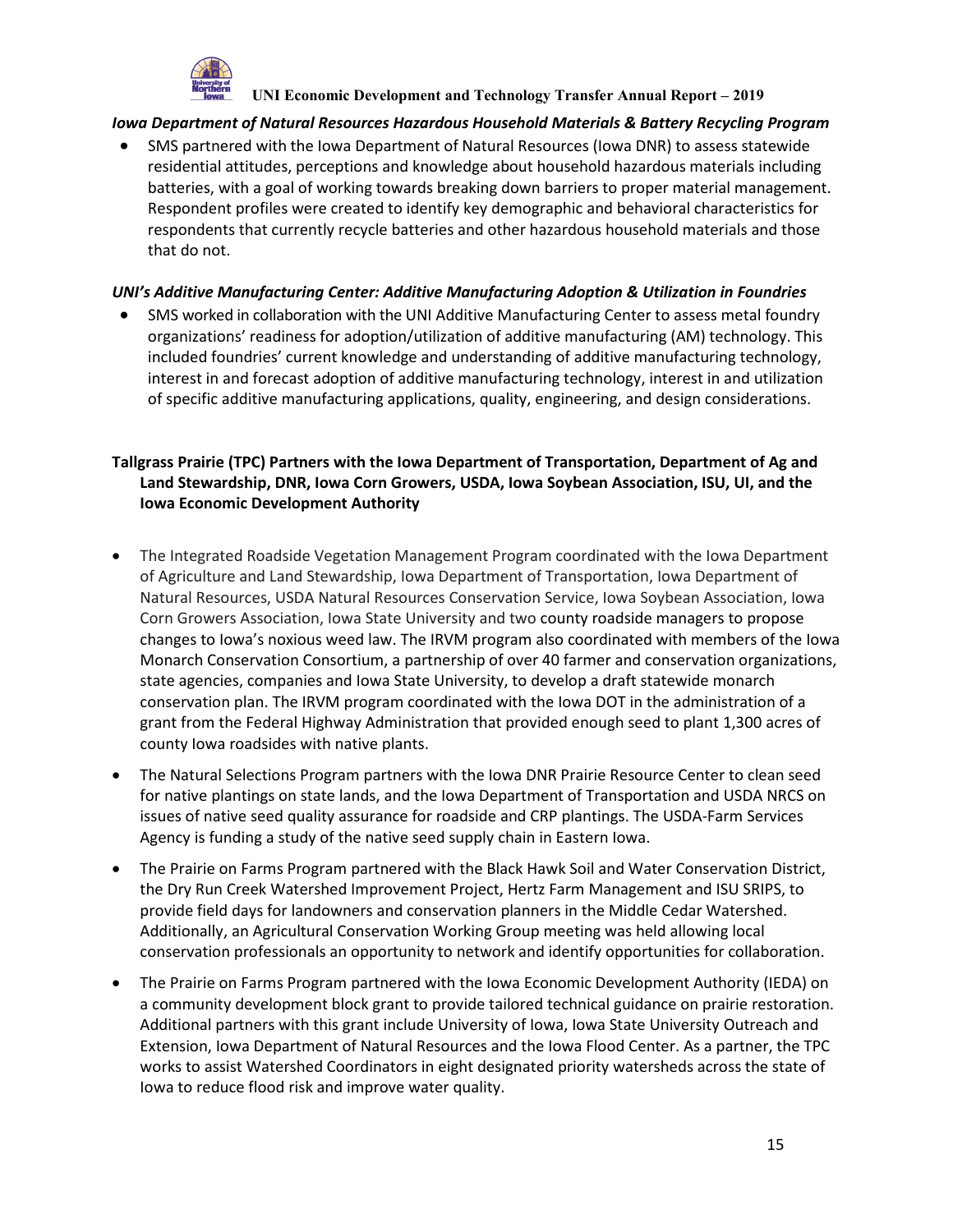# **University of Northern Iowa**

# **Regents Innovation Fund Annual Report – FY19**

For the past eight years, the University of Northern Iowa has received Regents Innovation Funds (now termed the Skilled Worker and Job Creation Fund) from the Iowa Legislature through the Joint Economic Development Appropriations Subcommittee. This funding is allocated to each of the three Regent institutions for projects to support business development, entrepreneurship, and innovation activities outlined in Iowa Code section 262B. UNI's projects focus on four primary areas: 1) Technology Transfer, Business Incubation, and Additive Manufacturing, 2) Entrepreneurship Outreach and Economic Gardening, 3) Regional Development, and 4) Competitive and Market Intelligence. This report outlines the programming and highlights results and projects in each of the four areas.

## **1) Technology Transfer, Business Incubation, and Additive Manufacturing**

## **Description of the project**

UNI has two successful business incubation programs to support community entrepreneurs, faculty spinoffs, and student entrepreneurs. The incubators and support facilities offer a physical link between the Iowa business community, campus innovators, and faculty researchers to support business growth. The 8120 Spark Zone is a hub facility, coalescing the existing strength of Intellectual Property disclosures and University research with quality business services to support business incubation and growth. The R.J. McElroy Student Business Incubator provides a physical location for student entrepreneurs to launch and grow their own ventures. Strategies for intellectual property commercialization include licensing, strategic partnerships, joint development agreements, and new business development. Additive manufacturing has become a strength of UNI thanks to substantial public and private investments in 3D industrial printing equipment and design technologies. The UNI Metal Casting Center has become an industrial leader in supporting the castings supply chain with 3D printing and design technologies.

## **What results have been achieved in the past year?**

UNI's incubators housed 21 businesses in the past year and 16 of these companies were new startups. In total, these companies have grown to 54 employees. One of the startups was a spinoff licensing UNI technology related to painting and coating. Student businesses have also realized substantial long-term success. Of the students graduating with a business, 71 percent remain in business or have become involved in a subsequent venture. An additional 73 companies were launched with UNI assistance. The economic modeling company, Emsi, estimates the impact of these startups to the State of Iowa exceeding \$67.2 million. UNI's incubation efforts also collaborated with Red Cedar to assist 32 additional companies in the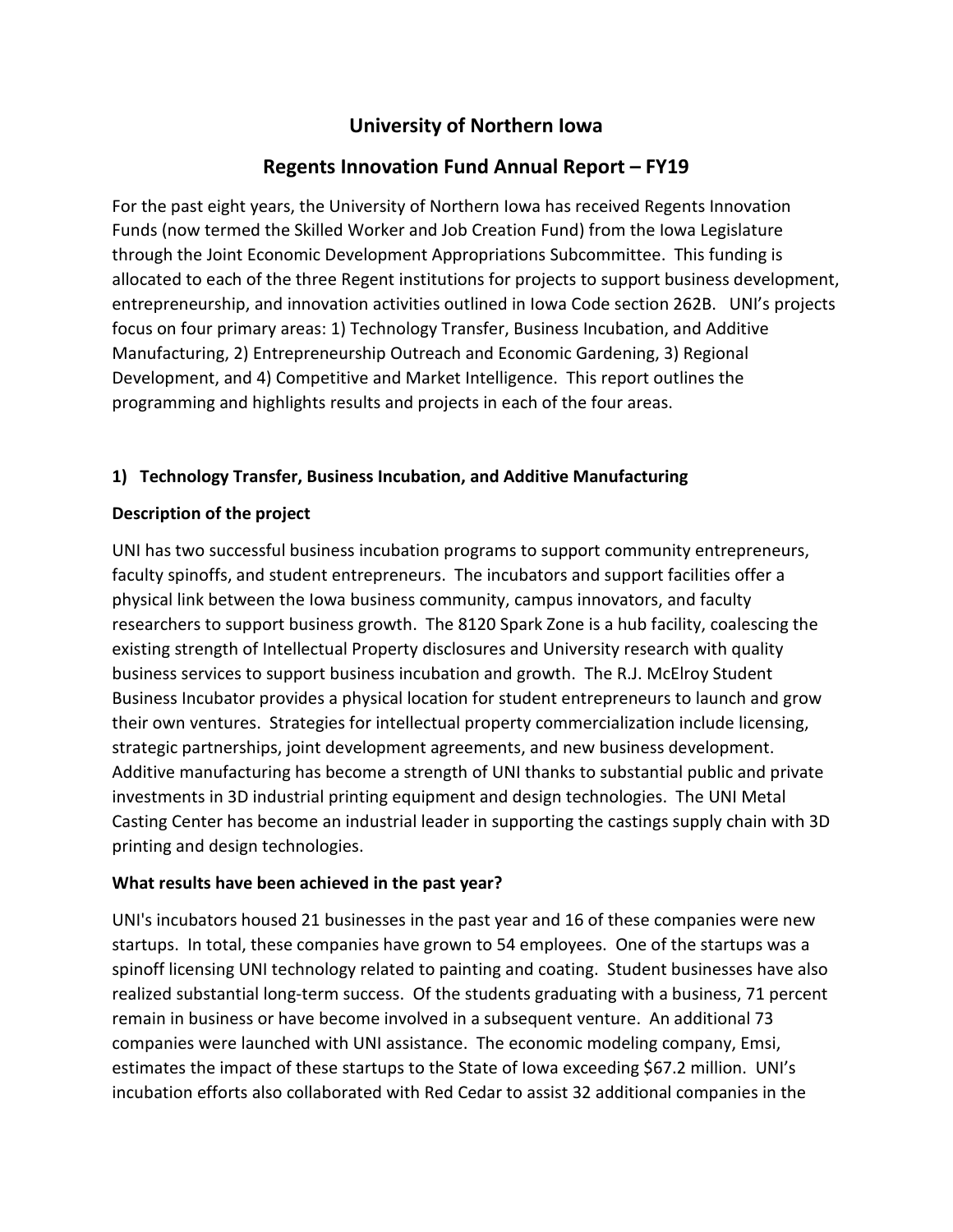Millrace Coworking space in Cedar Falls. In the past decade, 85 community-based entrepreneurs have graduated from UNI incubators and into the regional economy.

Technology Transfer efforts were expanded in the past fiscal year in collaboration with the Iowa State University Research Foundation (ISURF). ISURF provided due diligence and technical assistance on eight UNI faculty-derived technologies and our first joint patent that was filed and has been received. An additional 11 disclosures were received and three demonstrate commercial potential and are moving forward. Approximately \$3.5 million is generated annually by small businesses and entrepreneurs using UNI technologies. Three late stage faculty research projects will also be assisted with research grants for projects that demonstrate commercial potential, and three joint development agreements were initiated.

Additive manufacturing continued to be a priority during the past year, which included installation of additional 3D printers and expanding design capabilities to deliver additive manufacturing services. Most of Iowa's foundries and many supply chain companies were assisted with technology assessment and adoption. More than 80 companies and all branches of the military were assisted. Automation in the foundry industry will be the focus area of new applied research. An additive manufacturing workgroup was formed as part of the Iowa Innovation Council and collaborative projects have expanded.

## **Examples of projects**

One of the most exciting and impactful programs over the past few past years was launching the Early Founders student entrepreneurship program in the John Pappajohn Entrepreneurial Center. Five student businesses spent the summer working exclusively on their business ventures following the Fluent model of business growth. Each team made progress with their new venture and four of the ventures are now housed in the R.J. McElroy Student Business Incubator. The Early Founders program is receiving expanded private donor support and will be expanded.

UNI's Additive Manufacturing Center expanded support for the defense industry, working on multiple projects for each branch of the military. Projects ranged from creating designs and molds for replacement parts to new innovations for the F-35 Joint Strike Fighter. Another project helped the military use indigenous materials for printing in the Middle East so that replacement parts can be produced on site. Additional projects have been implemented to assist the foundry supply chain adopt new technologies.

## **Plans for next year**

UNI will continue to build its capacity in additive manufacturing by expanding 3D printer capabilities for sand-mold printing, but will also expand into investment casting. Automation of the foundry industry and 3D printing for investment casting will be the focus of new initiatives for FY20. Business incubation will continue with a focus on the community entrepreneur ecosystem. Technology transfer will be supported through research grants which have the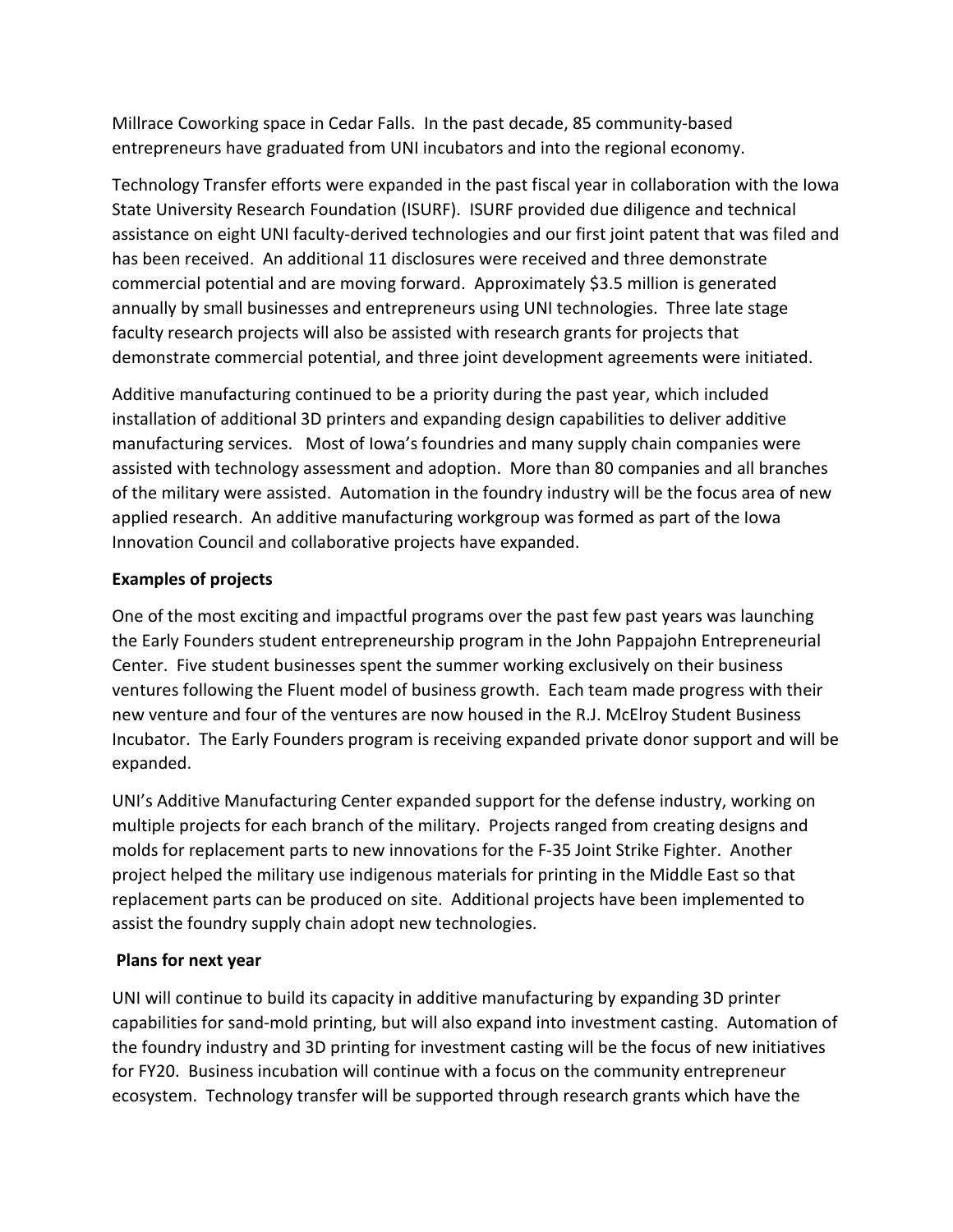greatest commercial potential through further collaboration with ISURF. Pursuing at least two Small Business Innovation Research (SBIR) grants will be a stretch goal for the next year. Business incubation will be expanded to include an acceleration option and a closer link to the Red Cedar community entrepreneur ecosystem.

# **2) Entrepreneurship Outreach and Economic Gardening (Center for Business Growth and Innovation)**

## **Description of the Project:**

UNI Entrepreneurship Outreach focuses on serving small to medium enterprises through the Advance Iowa program. This is a statewide program in the Center for Business Growth and Innovation (CBGI) which is committed to creating new programs and services to fill gaps in the small and medium business ecosystem. The CBGI is the producer and manager of resources found at IASourcelink.com. In addition, the CBGI improves small business access to the information and resources through the Business Concierge and delivers Dream Big Grow Here on a regional basis across Iowa.

## **What Results have been achieved in the past year?**

During FY19, 153 Advance Iowa clients were served in 72 Iowa counties. Since the program's creation, Advance Iowa has served 734 businesses in Iowa. In FY19, Advance Iowa launched the first UNI Family Business Forum, hosting three breakfast series events in the fall of 2018. This breakfast series was attended by 272 people and 41 family businesses. The series concluded with a sold out Family Business event attended by 114 people at the Vermeer Corporation.

CBGI hosted a regional Dream Big Grow Here contest in partnership with Iowa's West Coast Initiative in Northwest Iowa. The contest provided \$7,000 in grants to small businesses. CBGI partnered with the Iowa Department of Revenue to host seven webinars with over 2,000 attendees. On IASourcelink, over 60,000 people accessed the site to find Iowa business resources. The Iowa Business Concierge directly served 1,060 Iowa small businesses and service providers. The Panther Biz HQ program was launched in the fall of 2018 and CBGI students worked closely with 22 Iowa companies to improve their online marketing and brand presence.

# **Examples of projects**

Family businesses are widely recognized as a powerful driver of economic growth – generating more than 60% of US GDP and 75% of private sector jobs. These businesses are often the economic engine for rural communities across Iowa, providing employment, identity, and philanthropic resources to many places that Iowans call home. The UNI Family Business Forum launched in September 2018 as a way to provide specialized services to family businesses. Only 4 in 10 family owned firms successfully transition to Generation II and only 13% survive to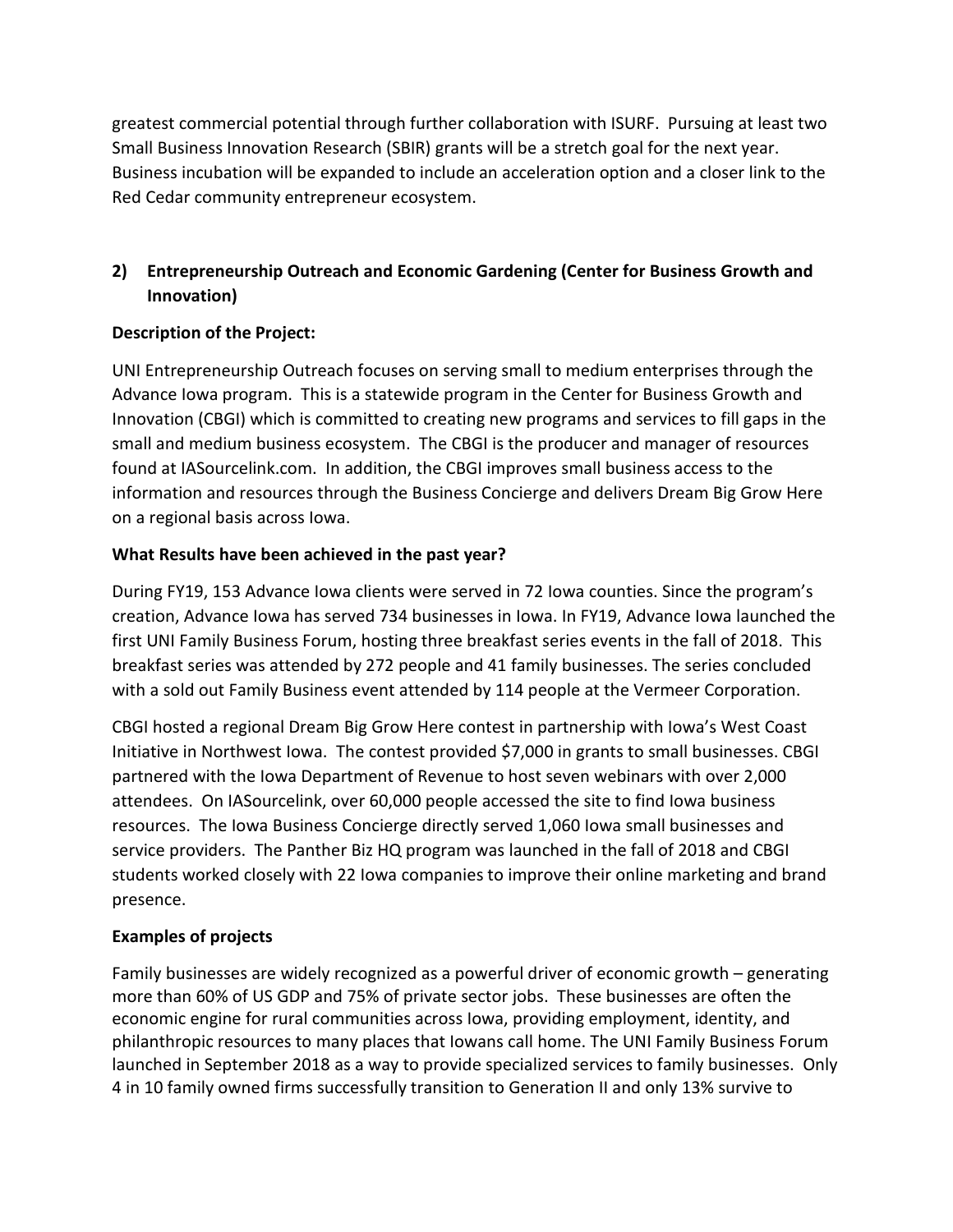Generation III of a family. The focus is on bringing family business owners together to allow them to learn from each other and provide a vehicle for them to find out more about issues specific to family-owned businesses. The UNI Family Business Forum was hosted in Ankeny, IA and attracted over 250 participants. Through the UNI Family Business Forum, Advance Iowa has started 14 succession planning engagements.

Dream Big Grow Here is an online business contest platform that is designed to incent new/growing businesses to participate and connect with resources, market their products, and learn more about different approaches to growing their business. CBGI collaborated with Iowa's West Coast Initiative to host a regional contest. They raised and offered \$7,000 in prizes along with business pitch coaching and connections with business resources such as the small business development centers. Ten new and expanding small businesses were identified in northwest Iowa and each gained exposure to the region. Breann White with Small Batch Bakery in Lester, IA finished in first and received a \$4,000 prize. Leann Kruger, of Creative Edge in Rock Rapids won \$2,000 in second place. Nicole Rozeboom from B Fierce Boutique in Hull, IA finished in third place and won \$1,000. Dream Big Grow Here has been a valuable tool for regions across the state to engage their rural entrepreneurs.

## **Plans for next year**

The Center for Business Growth and Innovation (CBGI) continues to play a prominent role in building and supporting the entrepreneurial ecosystem throughout Iowa. CBGI programs and services target an array of entrepreneurs who are in the earliest stages of idea development through their exit. Existing services such as Iowa SourceLink will continue to be enhanced to provide access to training and development resources. The Business Concierge program will be expanded to provide greater access to business intelligence and deepen student involvement in the research for Iowa companies. Dream Big Grow Here has had a storied and successful history for the past ten years in Iowa. CBGI plans to sunset the Dream Big Grow Here platform in FY20 and move many of the consulting and business coaching services into IASourcelink.

The Family Business Forum will expand and continue to support families and their business interests. Due to the interest from the family business programming, CBGI is planning to create an Iowa Family Business Center. The new center will generate family business specific content, consulting services, and programming. The programming will include next generation leadership development, a family business boot camp, and annual celebration of Iowa family businesses. Succession Iowa is a new program launch that aims to thwart the trend of business closures (especially in rural communities) by ascertaining the value of smaller businesses and connecting sellers to prospective buyers. Finally, Authorized to Innovate is a program that will introduce innovation as a key differentiator for small businesses.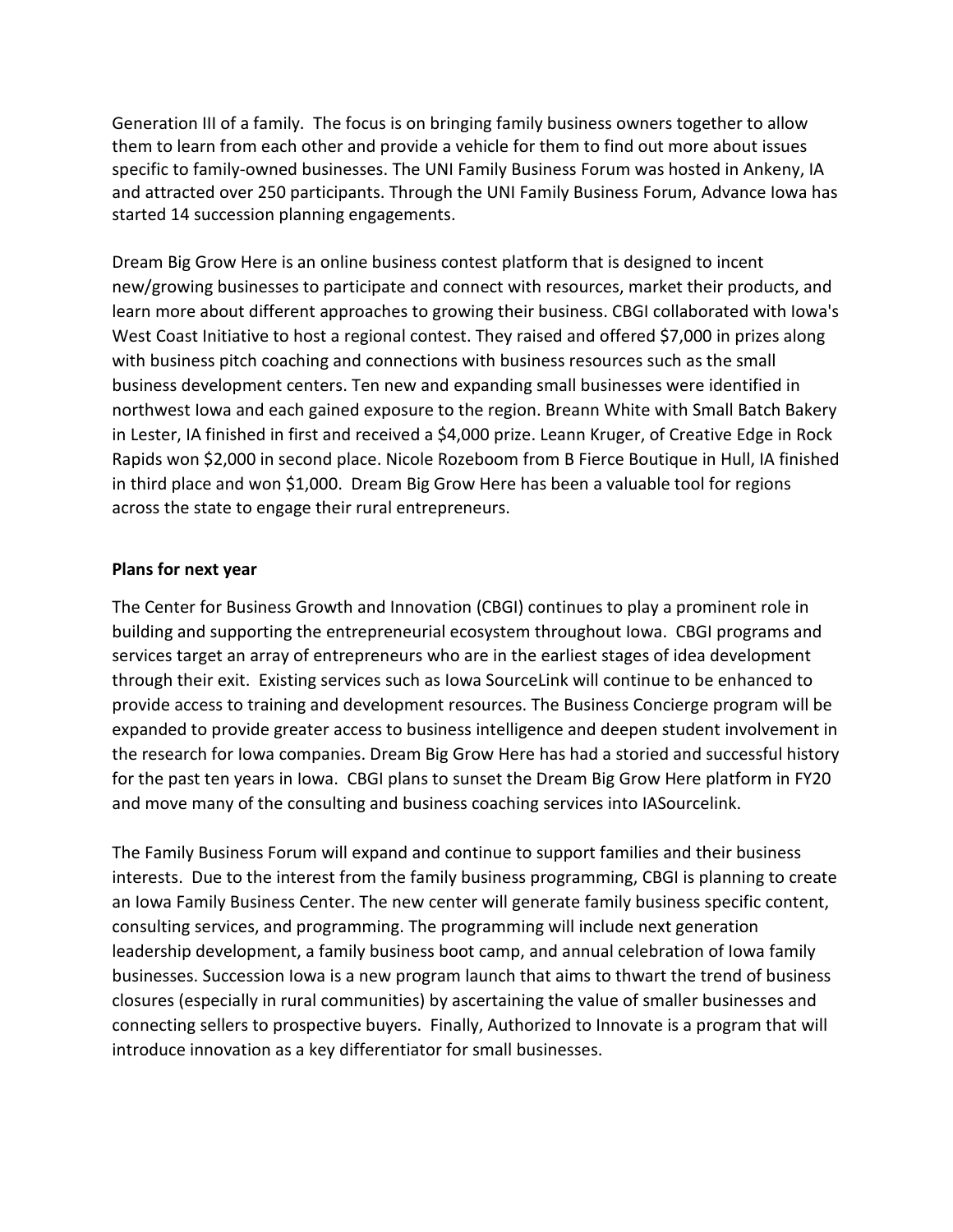## **3) Regional Development - Institute for Decision Making**

## **Description of the project**

IDM will continue to participate in the Business Expansion and Strategic Trends (BEST) of Iowa program. IDM will assist the BEST of Iowa Management Team to develop a statewide report documenting the Synchronist existing industry survey results for Iowa companies within the Battelle-recommended clusters. IDM will assist the BEST of Iowa Management Team in developing a statewide survey results template tool for local economic developers and regions to utilize in comparing their existing industry data with statewide data. IDM will also continue to assist BEST of Iowa with enhancing the data collection and analysis process. IDM will support regional targeting, marketing, organizational management, and planning efforts as requested. The regional entrepreneurial community projects were completed in the six regions in Iowa through the U.S. Economic Development Administration (EDA) University Center project and IDM will continue to assist the six regional efforts where feasible. IDM recently received a new five-year EDA University Center grant application and launched a regional business retention and expansion effort focusing on helping businesses enhance their innovation and helping economic development organizations enhance their BRE programming for those businesses. IDM will continue to assist the Iowa Department of Education, Iowa Workforce Development, and the Sector Partnership Leadership Council to support the regional sector partnerships around the state.

## **What results have been achieved in the past year?**

IDM assisted the BEST of Iowa management team with the in-depth analysis of the Synchronist existing industry survey data and developed an annual report and executive summary document based on the analysis results. The analysis was of 726 company interviews completed across Iowa. IDM also developed for BEST of Iowa a Local Reporting Template tool enabling economic developers to benchmark their community's and region's Synchronist data with statewide data.

During the past fiscal year IDM wrapped up its work on its first EDA University Center grant, which focused on supporting collaborative regional entrepreneurial development projects in six regions in Iowa. Over the life of the six regional projects, local economic developers estimated 100 businesses were created or expanded creating 200 additional jobs. IDM was able to assist in building stronger connections and collaborations between the local and regional economic development organizations and the entrepreneurial development service providers in their region and those serving the entire state. IDM then launched its second EDA University Center project for the development of regional Business Retention and Expansion through Innovation (BREI) strategy designed to foster innovation and technology utilization, innovative practices, and research and development within targeted businesses within the region and to begin the establishment of an Intrapreneurship Resource Network (IRN) of university and community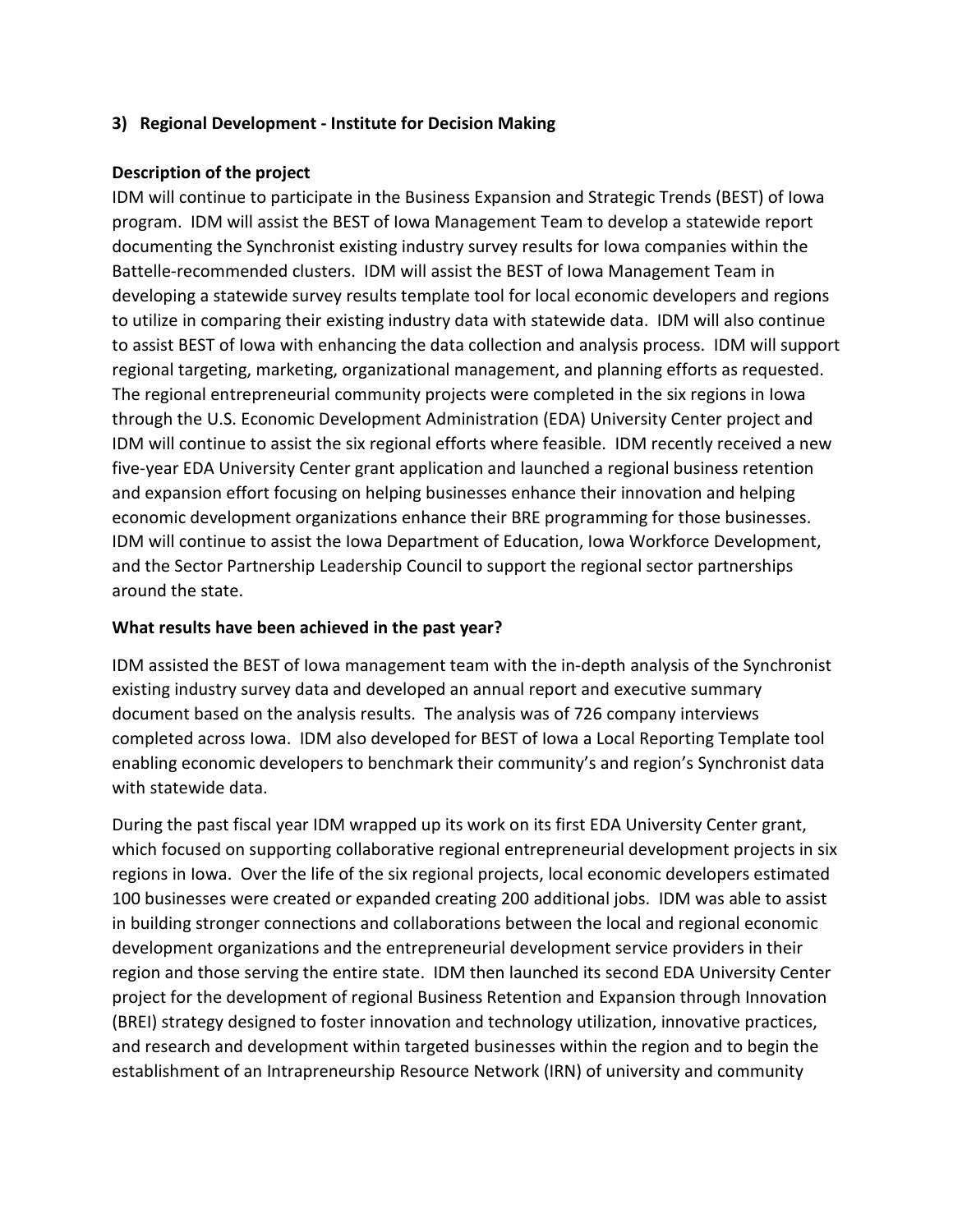college service providers contributing research and development, prototyping, and technical services within the industry clusters.

## **Examples of projects**

IDM worked with a variety of state and regional partners to plan, organize and hold the Future Ready Cedar Valley Summit in November, 2018 that focused on addressing workforce. IDM's lead partners were UNI's Office of the Provost, Iowa Workforce Development, Hawkeye Community College, Waterloo Community Schools, Cedar Falls Community Schools, Central Rivers Area Education Agency, City of Waterloo, City of Cedar Falls and Grow Cedar Valley. The Summit was attended by over 300 individuals from the Cedar Valley Region representing employers, education, workforce and training providers, economic development organizations, and other nonprofits. The Summit focused on six workforce challenge areas that the Cedar Valley Region is facing, such as retaining and attracting talent, barriers that individuals face that prevent them from securing employment and how to upskill the region's current workforce.

IDM, in partnership with Strategic Marketing Services (SMS), assisted the BEST of Iowa Management Team (Iowa Economic Development Authority, MidAmerican Energy, Black Hills Energy, Alliant Energy, and the Iowa Area Development Group) analyze data from interviews completed with Iowa companies which are in one of the 12 distinct industry clusters driving Iowa's economy or were identified as major employers by the BEST of Iowa Management Team. The interview data was collected by economic development organizations across Iowa. The findings were used in evaluating and revising the economic development assistance provided to Iowa companies by the State of Iowa, the utilities, and economic development organizations around Iowa.

## **Plans for next year**

IDM will continue to participate in the Business Expansion and Strategic Trends (BEST) of Iowa program. IDM will assist the BEST of Iowa Management Team in developing a statewide report documenting the Synchronist existing industry survey results for Iowa companies within the Battelle clusters. IDM will update the Local Reporting Template tool for local economic developers and regions to utilize in comparing their existing industry data with statewide data. IDM will also be developing training for local economic developers designed to increase their capacity to utilize Synchronist and to use the results from their local and regional company interviews in their business retention and expansion efforts. IDM will also continue to assist BEST of Iowa with enhancing the data collection and analysis process.

IDM will continue its efforts under the EDA University Center project through its ongoing development and testing of the Business Retention and Expansion through Innovation (BREI) strategy with the Cedar Valley region. IDM will also be working with the Intrapreneurship Resource Network (IRN) of university and community college service providers contributing research and development, prototyping and technical services within the industry clusters.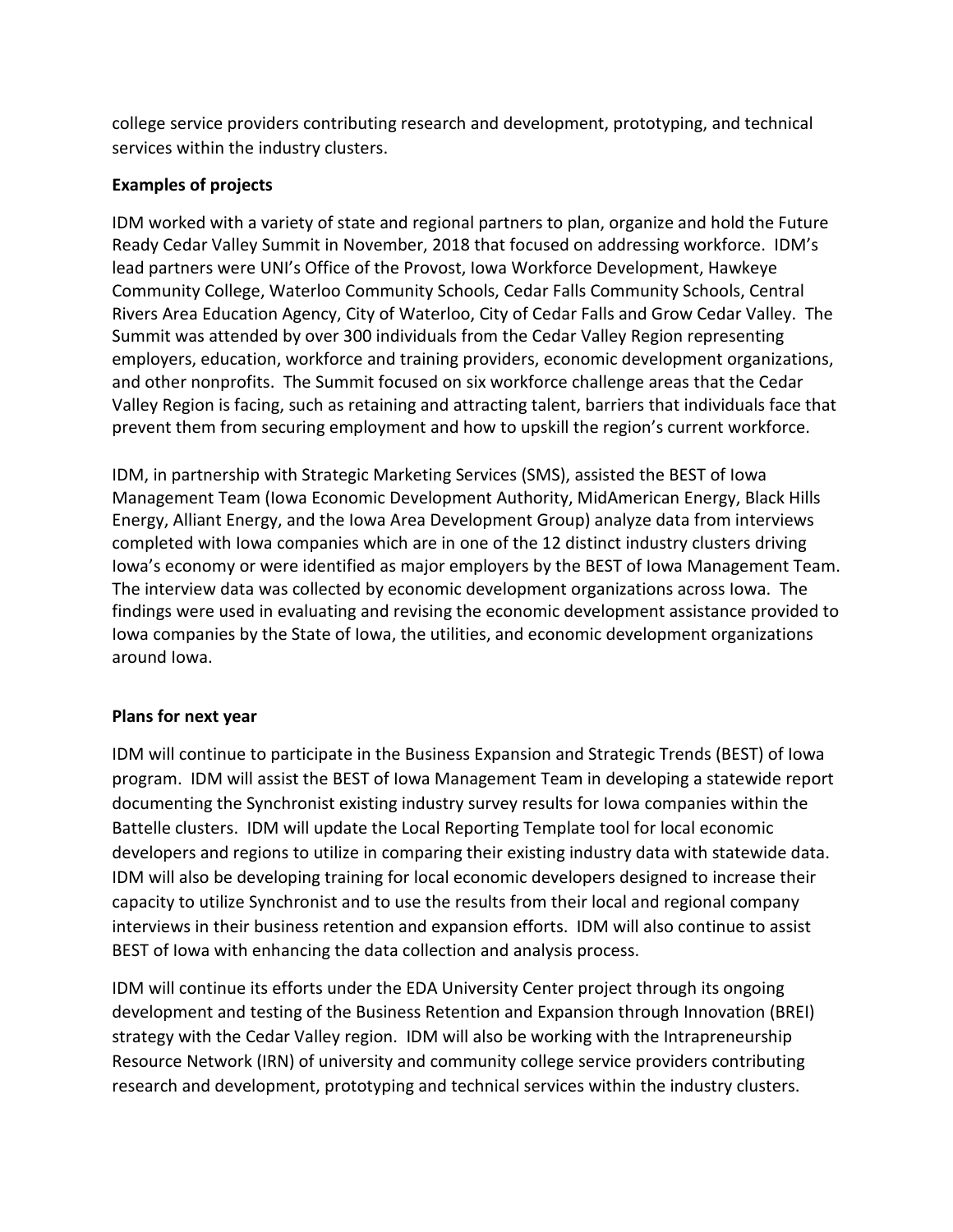IDM will support the economic development regions as requested with regional targeting, marketing, organizational management, and planning efforts. IDM will continue to assist with the statewide efforts of the Iowa Department of Education, Iowa Workforce Development, and the Sector Partnership Leadership Council to support the regional sector partnerships around the state.

## **4) Competitive and Market Intelligence**

## **Description of the project**

Strategic Marketing Services (SMS) develops and manages a competitive and market intelligence program for small- to mid-sized Iowa companies and organizations. The purpose of devoting investments to competitive and market intelligence projects is to foster economic growth across Iowa by stimulating business expansion opportunities. Accurate information is needed to make sound market entry or expansion decisions. Gathering and analyzing information to make sound business decisions is what SMS provides. Established businesses are required to pay at least one-half of their project cost with a match from RIF funds. SMS assists a minimum of 12 Iowa companies per year with either advanced market research projects or tailored consulting services. Priority is given to businesses in the state's target industry clusters.

## **What results have been achieved in the past year?**

A total of six projects were completed during FY19 for four companies. Strategic Marketing Services (SMS) assisted the Cedar Valley Regional Food & Farm Network (CVRFFN) Awareness Committee in identifying entities in a six-county region around the Cedar Valley that are producers, providers, or promoters of locally grown food through a combination of secondary market research and brief telephone interviews. A two-phased project for ICE Technologies involved identifying potential attractive target markets through secondary market research and analyzing the most attractive target markets through primary market research efforts. In addition, SMS assisted United Equipment Accessories with a similar two-phased project focused on conducting a comprehensive new market assessment using secondary research to collect broad market information and primary research to survey potential end-users and distributers. Finally, SMS assisted Waverly Utilities with developing and administering the third consecutive voice of the customer study designed to monitor customer feedback.

Additionally, SMS provided nine consultations to Iowa-based businesses. They included GNC Bank, Metal Craft, Cedar Falls Utilities, City of Cedar Falls Channel 15, Dalton Plumbing and Heating, Action Plus, Waterloo Industrial Development Association, Mortensen Construction and LED Save.